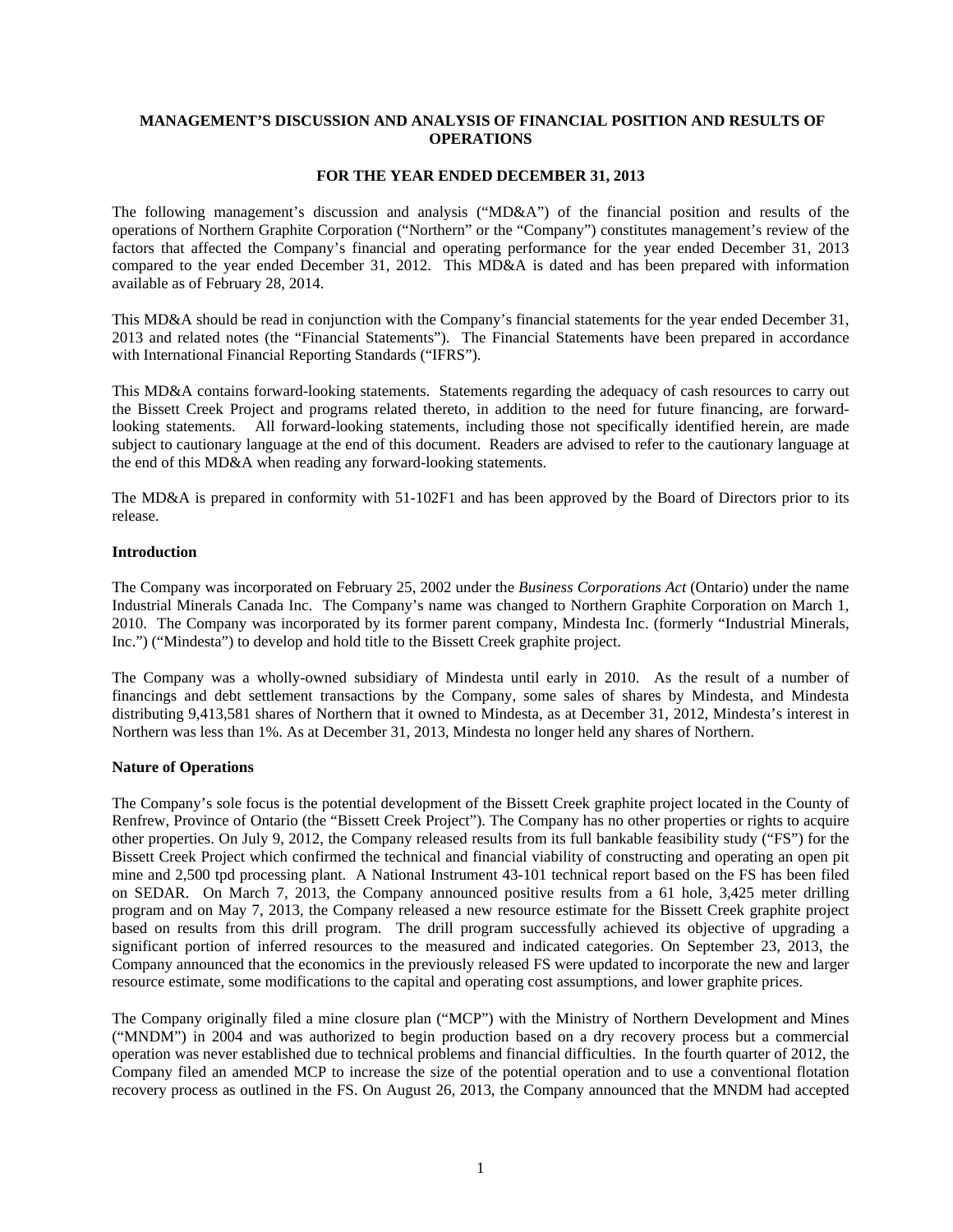the Company's MCP for filing. The Company is in a position to begin construction of a mine on the Bissett Creek Project, subject to the availability of financing and species at risk permitting.

# **The Bissett Creek Project**

The Company holds a 100% interest in the Bissett Creek Project, which contains a large flake graphite deposit, and is located approximately 15 km from the Trans-Canada Highway (Highway 17) between the towns of Deep River and Mattawa, Ontario. The Bissett Creek Project is located in the United Townships of Head, Clara and Maria, in the County of Renfrew, Province of Ontario, approximately 300 km northeast of Toronto and 200 km west of Ottawa, Ontario.

The Bissett Creek Project consists of a 565 hectare mining lease expiring September 22, 2014 (Ontario Mining Lease number 106693), a 1,938 hectare mining lease expiring June 30, 2034 (Ontario Mining Lease number 109335) and five unpatented claims totalling approximately 464 hectares. The Company intends to renew the lease that expires in 2014 having met the requirement of moving the lease toward production based on the substantial amount of work done and expenditures incurred. The application for renewal must be submitted within the 90 day period before the expiration of the lease.

Royalties on the Bissett Creek Project consist of an annual advance payment of \$27,000 to the three original prospectors that discovered the deposit which will be credited against a royalty of \$20 per ton of concentrate sold once the mine is operational, and a 2.5% Net Smelter Royalty ("NSR") on any other minerals derived from the Bissett Creek Property.

The Bissett Creek Project was extensively explored in the 1980's and over 8,400 metres of drilling was completed. A full feasibility study, including the calculation of a proven and probable reserve, was completed but the Bissett Creek Project was not developed due to a subsequent decline in graphite prices. This full feasibility study and reserve estimate pre-date NI 43-101 standards and therefore, are non-compliant and cannot be relied upon. The price of graphite has increased since 2005 due to the ongoing industrialization of emerging economies which has led to increased demand in traditional steel and automotive markets. In addition, lithium-ion batteries, fuel cells, vanadium redox batteries and new nuclear technologies are all large users of graphite and have the potential to create substantial additional demand in the future. As a result, there is renewed interest in graphite projects.

In 2010 Systèmes Geostat International Inc. ("SGS") updated work they performed in 2007 and produced a technical report entitled "Technical Report Preliminary Economic Assessment on the Bissett Creek Graphite Property of Industrial Minerals, Inc. & Northern Graphite Corporation" dated July 16, 2010 and revised February 2, 2011 (the "**Technical Report**"). The Technical Report was prepared by Gilbert Rousseau P.Eng and Claude Duplessis P.Eng of SGS, each of whom is an independent Qualified Person pursuant to National Instrument 43-101 – *Standards of Disclosure for Mineral Projects* ("**NI 43-101**"). The Technical Report is available under the Company's profile at www.sedar.com.

# **2011 Mineral Resource Estimate**

In September, 2011 The Company announced a significant increase in estimated resources based on the results from a 51 hole, 2,927 meter drilling program. In order to establish a reasonable prospect of economic extraction in an openpit context, mineral resources were constrained within an optimized Whittle pit shell using an average graphite price of US\$2,000 per tonne along with operating and capital costs that were updated from the Technical Report.

The 2011 mineral resource estimate was prepared by François Thibert, M.Sc. P. Geo. from SGS, independent Qualified Person under NI 43-101, using the Canadian Institute of Mining, Metallurgy and Petroleum (CIM) Standards on Mineral Resources and Reserves, Definitions and Guidelines.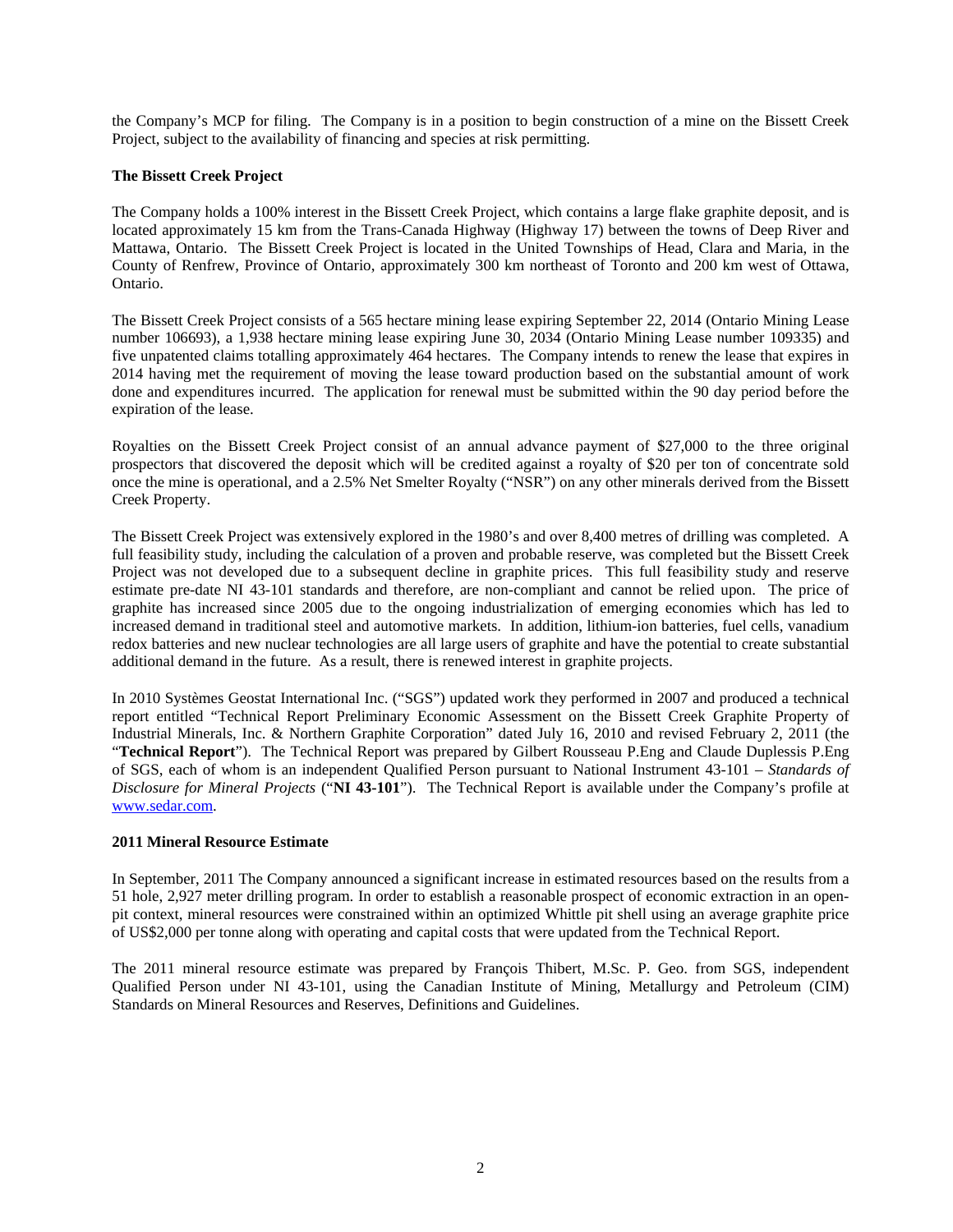# **2013 Mineral Resource Estimate**

On May 7, 2013, the Company announced a new resource estimate for the Bissett Creek graphite project based on results from a 2012 61 hole, 3,782 meter drill program carried out in 2012. This drill program successfully achieved its objective of upgrading a significant portion of inferred resources to the measured and indicated categories. Measured and indicated resources were estimated at 69.8 million tonnes grading 1.74% graphitic carbon ("Cg") based on a 1.02% Cg cutoff grade compared to the previous estimate of 26 million tonnes grading 1.81% Cg at a cutoff of 0.98%Cg. Inferred resources declined to 24 million tonnes grading 1.65% Cg (at a 1.02% Cg cutoff) in the latest resource estimate due to a significant portion being upgraded to higher categories.

|               | <b>Dissett Creek Acsource Estimate, Flay 0, 2010</b> |        |                                |                           |        |                         |
|---------------|------------------------------------------------------|--------|--------------------------------|---------------------------|--------|-------------------------|
|               | <b>Measured + Indicated Resources</b>                |        |                                | <b>Inferred Resources</b> |        |                         |
| <b>Cutoff</b> | Tonnage                                              | $Cg\%$ | In Situ<br><b>Graphite</b> (t) | Tonnage                   | $Cg\%$ | In Situ<br>Graphite (t) |
| 1.02          | 69,791,000                                           | 1.74   | 1,213,000                      | 24,038,000                | 1.65   | 396,000                 |
| 1.50          | 37,565,000                                           | 2.14   | 803,000                        | 11,971,000                | 2.02   | 242,000                 |
| 1.75          | 23,439,000                                           | 2.45   | 574,000                        | 6,274,000                 | 2.39   | 150,000                 |
| 2.00          | 15,902,000                                           | 2.73   | 435,000                        | 3,564,000                 | 2.79   | 100,000                 |

**Bissett Creek Resource Estimate, May 6, 2013** 

Notes: • Resource shell was based on Measured, Indicated and Inferred material, tonnages rounded to the nearest thousand

- Graphite price used is US\$1,800 per tonne with an exchange rate of \$1Cdn=\$1 US
- Dilution and ore loss are considered to be zero
- Feasibility Study costs and information have been used for Resource Shell generation:

| <b>Overburden Mining Cost</b>                                                                                    | \$1.85 | per tonne material       |
|------------------------------------------------------------------------------------------------------------------|--------|--------------------------|
| <b>Waste Mining Cost</b>                                                                                         | \$3.24 | per tonne material       |
| Ore Mining Cost                                                                                                  | \$4.15 | per tonne ore            |
| Process Cost                                                                                                     | \$9.61 | per tonne ore            |
| General and Administrative                                                                                       | \$3.41 | per tonne ore            |
| Recovery                                                                                                         | 95%    |                          |
| Royalty                                                                                                          | \$20   | per tonne of concentrate |
| $\mathbf{1}$ . The contribution of the contribution of the contribution of the contribution of $\mathbf{1}$ . If |        |                          |

- No mining restrictions relating to permitting were applied
- Pit slopes of 45 degrees in rock and 30 degrees in overburden
- Cutoff of 1.02% Cg

Mineral resources are estimated in conformance with the CIM Mineral Resource definitions referred to in NI 43-101 Standards of Disclosure for Mineral Projects. Pierre Desautels, P.Geo., Principal Resource Geologist, and Gordon Zurowski, P.Eng., Principal Mining Engineer, both of AGP Mining Consultants and Qualified Persons under NI 43- 101 who are independent of the Company, have prepared and authorized the release of the mineral resource estimates presented herein.

*Mineral resources that are not mineral reserves do not have demonstrated economic viability. The estimate of mineral resources may be materially affected by environmental, permitting, legal, title, taxation, sociopolitical, marketing, or other relevant issues.* 

The quantity and grade of reported inferred mineral resources in this estimation are uncertain in nature and there has been insufficient exploration drilling to define these inferred mineral resources as indicated or measured mineral resources and it is uncertain if further exploration will result in upgrading them to indicated or measured mineral resources.

# **Exploration and Development**

As at December 31, 2013, the Company had capitalized \$10,009,218 of exploration and evaluation expenditures relating to the Bissett Creek Project. Over the next 12 months the Company expects to spend approximately \$400,000 to complete the mine permitting work relating to construction and operations and initiate the initial phases of the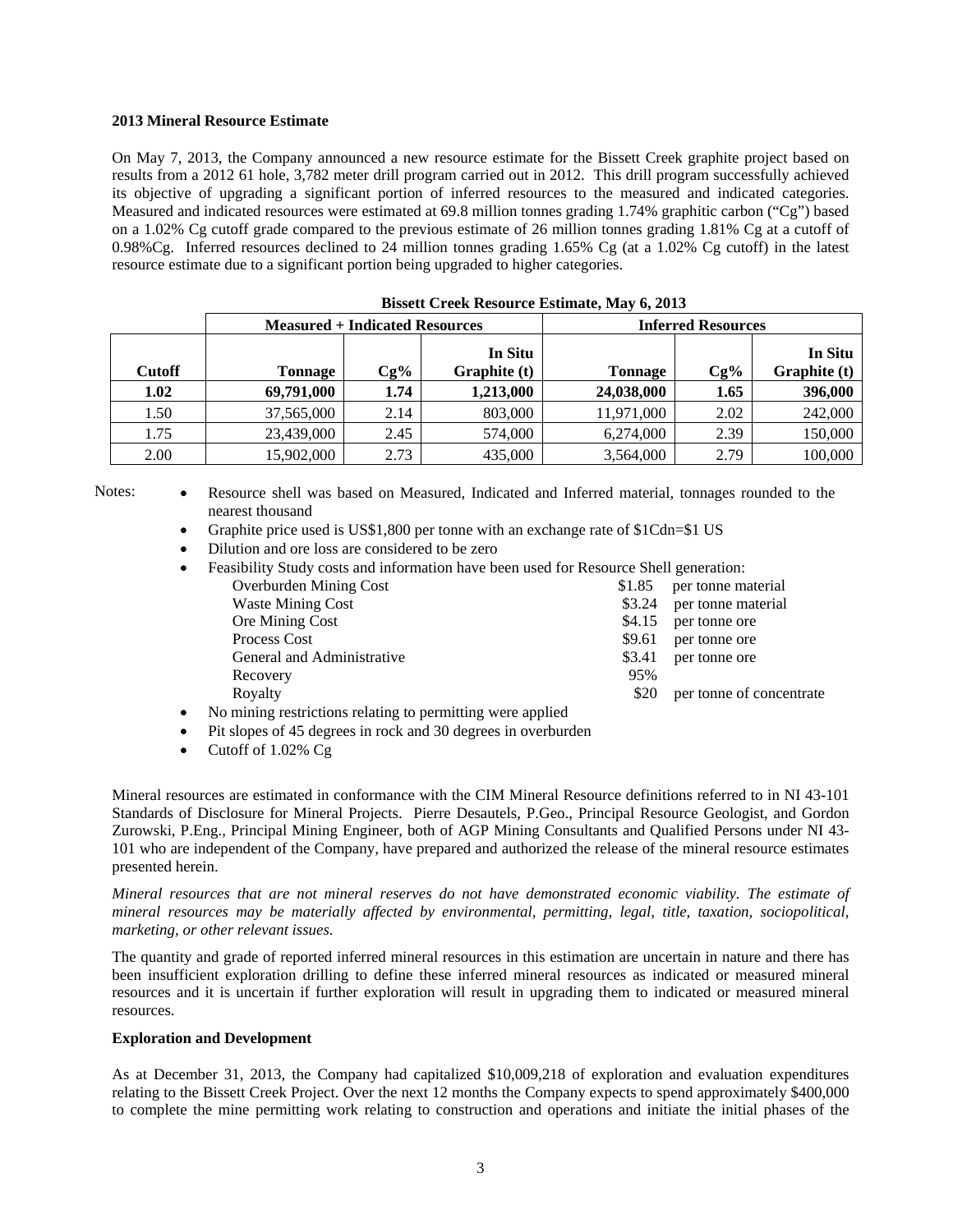updated FS. On January  $18<sup>th</sup>$ , 2013, the Company announced that it had awarded a \$3.5 million contract for the detailed engineering and design of the Bissett Creek Project which is part of the capital cost in the FS. The contract allows for cancellation on 30 days notice. The Company slowed the pace of expenditures on detailed engineering in the final quarter of 2013 and suspended them at year end based on cash resources and market conditions. Approximately one third of the work has been completed.

# *Feasibility Study*

The Company completed a bankable feasibility study ("FS") for the Bissett Creek Project and filed it on SEDAR on August 27, 2012. The FS was prepared by GMining Services Inc. and included contributions from SGS Canada Inc. (Lakefield–metallurgy and Geostat-resource modelling), Knight Piesold Ltd. (environmental, permitting, tailings management and road infrastructure) and Met-Chem Canada Inc. (process engineering). The FS confirmed the technical and financial viability of constructing and operating an open pit mine and 2,300 tpd processing plant on the Bissett Creek property**.**

The Company revised the mine plan in the FS based on the new 2013 resource model and on September 23, 2013, announced updated FS economics ("FS Update"). The FS Update incorporated the new and larger resource estimate, some modifications to the capital and operating cost assumptions, and lower graphite prices. The update was prepared by AGP Mining Consultants and did not require the filing of a new NI 43-101 Report.

The FS Update indicated a pre-tax internal rate of return ("IRR") of 19.8% (17.3% after tax) and a pre-tax net present value ("NPV") of \$129.9 million (\$89.3 million after tax) in the base case which used a weighted average price of US\$1,800/tonne for the concentrates that will be produced. This represented a substantial improvement in project economics over the FS which had a 15.6% pre-tax IRR at a price of US \$2,100/t. The project has significant leverage to higher prices as the pre tax IRR increases from 19.8% to 25.7% and the pre-tax NPV from \$129.9 million to \$201.1 million at a price of US \$2,100/t.

|                                                        | <b>FS Update</b> | <b>FS</b>  |
|--------------------------------------------------------|------------------|------------|
|                                                        | (base case)      |            |
| Probable reserves (million tonnes)                     | $28.3Mt*$        | 19.0Mt     |
| Feed Grade (% graphitic carbon)                        | $2.06\%*$        | 1.89%      |
| Waste to ore ratio (excl. low grade stockpile)         | 0.79             | 0.50       |
| Processing rate (tonnes per day - 92% availability)    | 2,670            | 2,300      |
| Mine life*                                             | 28 years         | 23 years   |
| Mill recovery                                          | 94.7%            | 92.7-94.7% |
| Average annual production                              | 20,800t          | 15,900t    |
| Capital cost (\$ millions - including 10% contingency) | \$101.6M         | \$102.9M   |
| Cash operating costs (\$/tonne of concentrate)*        | \$795/t          | \$968/t    |
| Mining costs (\$/tonne of ore)                         | \$5.63           | \$5.79     |
| Processing costs (\$/tonne of ore)                     | \$8.44           | \$9.60     |
| General and administrative costs (\$/tonne of ore)     | \$2.50           | \$2.94     |
| CDN/US dollar exchange rate                            | 0.95             | 1.00       |
|                                                        |                  |            |
| Graphite prices (US\$ per tonne)                       | \$1,800          | \$2,100    |
| Pre tax NPV @8% (CDN\$ millions)                       | \$129.9          | \$71.7     |
| Pre tax IRR $(\%)$                                     | 19.8%            | 15.6%      |
| After tax NPV @8% (CDN\$ millions)                     | \$89.3           | \$46.9     |
| After tax IRR (%)                                      | 17.3%            | 13.7%      |

# **Summary of Updated Feasibility Study Economics**

\*Includes 24 million tonnes ("Mt") grading 2.20% Cg and 4.0 Mt grading 1.26% Cg of low grade stockpile ("LGS") to be processed at the end of the mine life. An additional 12.5 Mt LGS grading 1.26%Cg is stored in the pit and is available for processing through a future expansion or at the end of the mine life. The waste to ore ratio is 0.24 if the low grade stockpile is processed. All grades are diluted.

# *(a) Project Description*

The proposed development of the Bissett Creek graphite deposit consists of a shallow open pit mine and a processing plant with conventional crushing, grinding and flotation circuits followed by concentrate drying and screening. The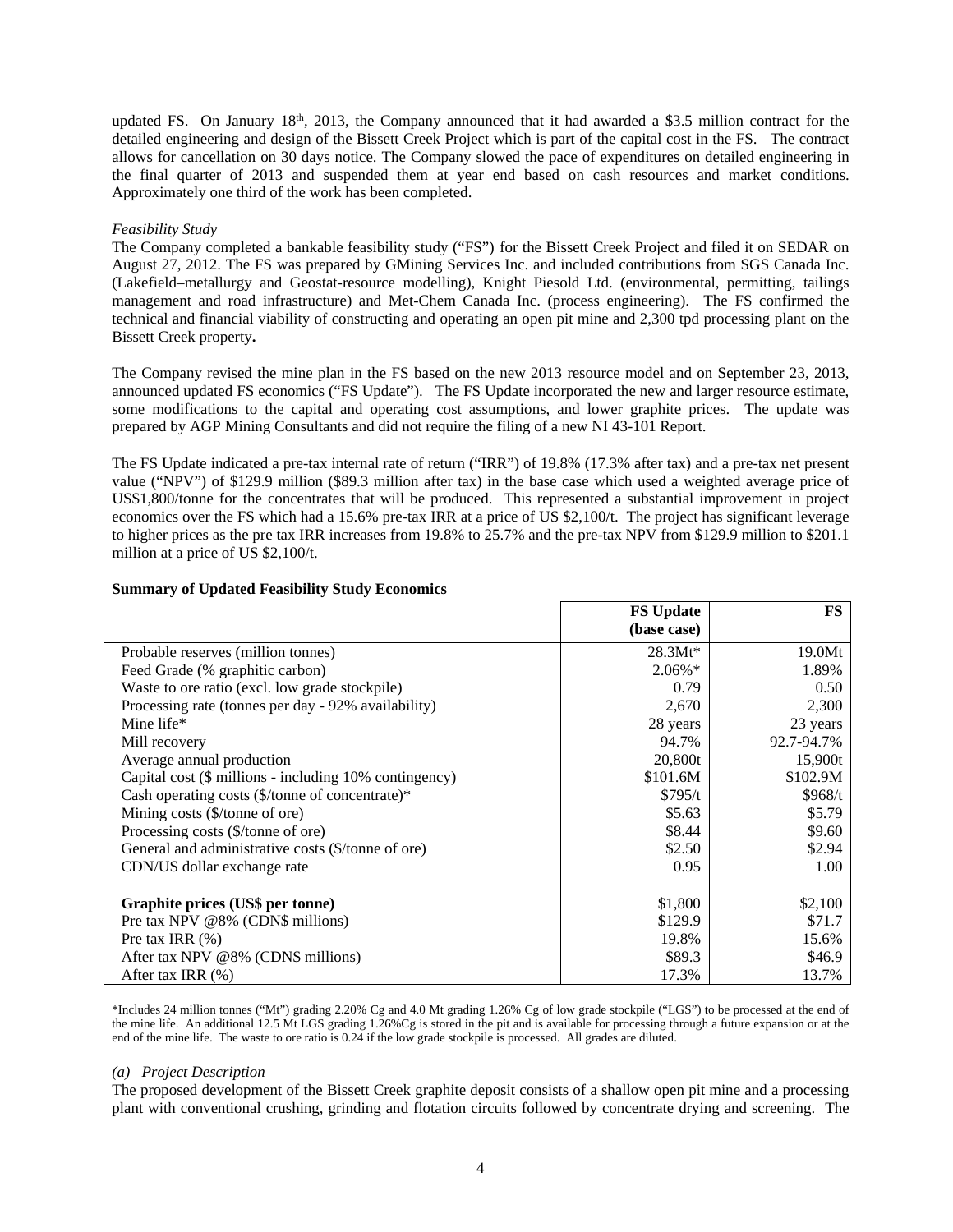capacity of the plant has been increased slightly to 2,670tpd in the updated FS economics from 2,300tpd (based on 92% availability) and the update assumes that compressed natural gas ("CNG") will be trucked from the main Trans Canada line, approximately 15 kms away, rather than brought in by pipeline. These changes had minimal effect on estimated capital costs. The processing plant includes a sulphide flotation circuit to remove enough sulphides to make approximately 97% of the tailings benign. All sulphide and non-sulphide generating waste rock will be backfilled into mined out areas of the pit after five years of operation, and all sulphide tailings after eight years, resulting in low final closure costs. The CNG will fuel five 1.0 MW-generators to produce electrical power and waste heat from the generators will be used to dry the concentrate. This will result in low overall energy costs.

# *(b) Resources and Reserves*

Probable mining reserves for the Bissett Creek deposit were established based on measured and indicated resources of 69.8 million tonnes ("Mt") grading 1.74% graphitic carbon ("Cg") based on a 1.02% Cg cutoff. The resource estimate was prepared by AGP who established a breakeven cut-off grade ("COG") and ran optimized Whittle pits on the measured and indicated resources based on a number of parameters including those outlined in summary above. The final mine plan only contemplated a 25 to 30 year operation and resulted in probable reserves of 28.3 Mt of ore grading 2.06% Cg based on a COG of 0.96%Cg. Probable reserves include 24.3 Mt grading 2.20%Cg that will be processed first and 4.0 Mt grading 1.26%Cg from a low grade stockpile ("LGS") that will be processed at the end of the mine life. In order to increase head grades in the initial years of production while maintaining a reasonable stripping ratio, measured and indicated resources grading between 0.96%Cg and 1.5%Cg will be stockpiled, largely within the mined out areas of the pit. The total LGS will be 16.5 Mt grading 1.26%Cg and will provide a great deal of flexibility in future operations as it will be available for processing at a later date, either through an expanded facility or at the end of the mine life. It also represents a low cost source of ore that could be processed during periods of depressed prices.

There are an additional 27.3 million tonnes of measured and indicated resources grading 1.62% Cg which are not included in the mine plan and 24 million tonnes of inferred resources grading 1.65% Cg which are treated as waste. Also, resources have not yet been closed off by drilling and therefore further expansions are possible.

The mine plan was also designed to supply blasted rock and glacial till for tailings dam construction during preproduction and to allow for sulphide and non-sulphide waste disposal in mined out areas by year five. Sulphide tailings may also be stored in the mined out pit starting in year eight. Contact dilution was estimated at 1% overall. Due to the gradational nature of the deposit, contact block grades were queried and utilized in individual block dilution calculations. A one metre dilution skin was assumed between waste and ore with negligible grade dilution except along the base of the deposit. The resulting global dilution was determined to be 1%. Backhoe support will be utilized to minimize dilution along this and other contacts.

# *(c) Metallurgy*

SGS-Lakefield has completed the full suite of metallurgical tests on the Bissett Creek deposit including lab and bench scale work, a bulk sample/pilot plant test, and variability testing to determine if recoveries and flake size distribution are consistent across the deposit. A similar program was also carried out in the 1980's as part of a previous feasibility study (non NI 43-101 compliant) with consistent results.

The FS is largely based on pilot plant results from the processing of slightly weathered material that does not respond as well to flotation as unweathered rock. The locked cycle tests, which were performed on fresh drill core, were better in terms of recoveries, concentrate grades and flake size distribution which represents potential upside in the project. The FS assumes recoveries of 92.7% in the first year of operation, 93.7% in year two and 94.7% over the balance of the project. Recoveries in the eight locked-cycle test averaged 97.2% and ranged from 95.2% to 99.1%. The updated FS assumes recoveries of 94.7% for the entire project.

The FS assumed an average concentrate grade of 94.5% Cg compared to 94.9% Cg in the locked-cycle tests. However, the locked cycle tests generated average grades of 98.1%, 97.0% and 95.1% for the important +32 (XXL), +50 (XL) and +80 (L) mesh size fractions respectively. Based on pilot plant results, the FS assumes that production will consist of 18% +32 mesh at 95.1% Cg, 31% +50 mesh at 95.1% Cg, 28.2% +80 mesh at 94.5% Cg, 5% +100 mesh at 97.3% Cg, 7% +150 mesh at 98% Cg and 11% -150 mesh at 92.7% Cg.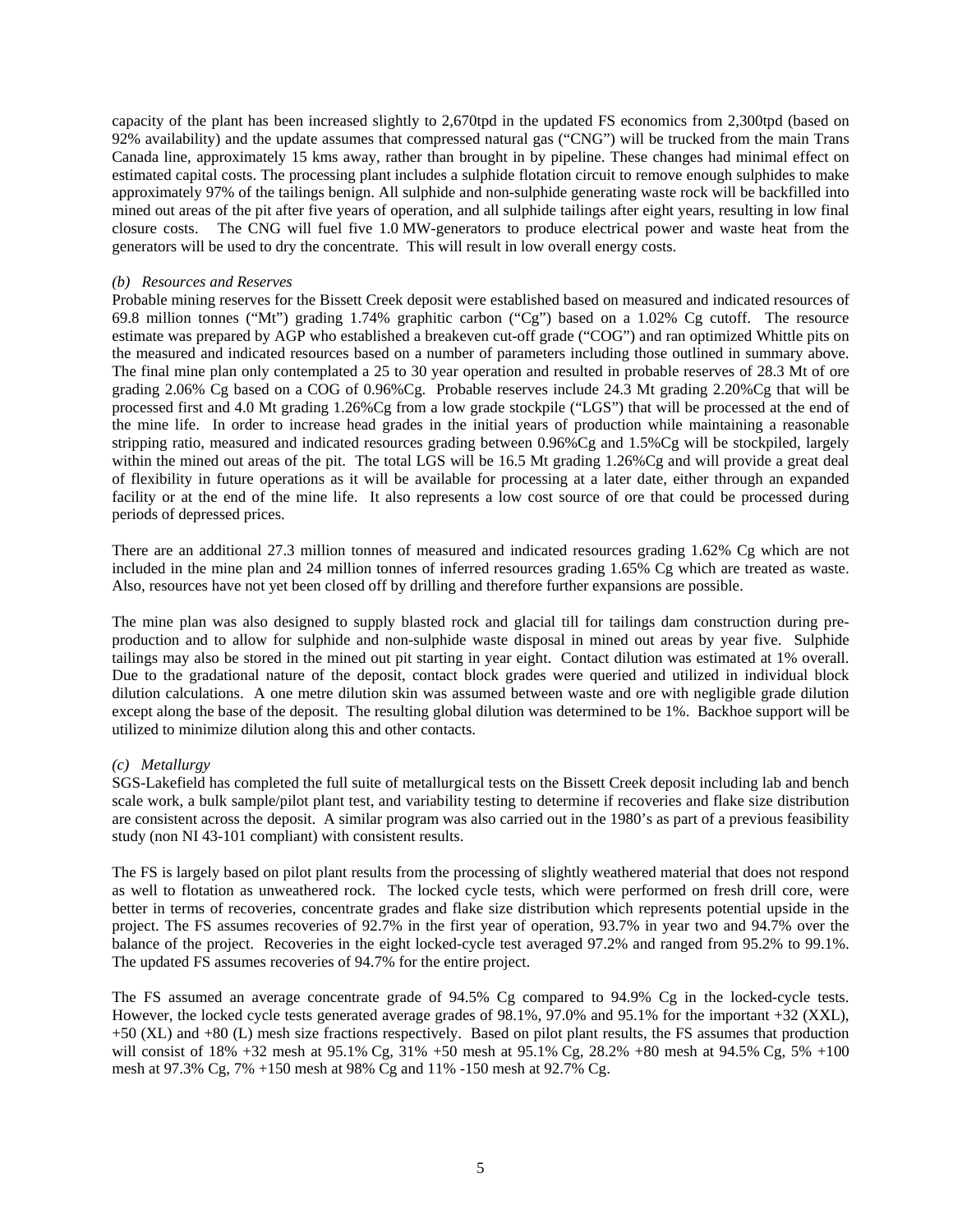Flake graphite is sold based on 80% meeting the required specification. Therefore, smaller flake sizes can be blended into larger as long as the carbon content is maintained. The -100 flake concentrate produced by Bissett Creek is at least 94%Cg and therefore is suitable for this purpose. After blending, the FS Update assumes 60% of Bissett Creek production will be +50 mesh and a third of this material is actually +32 mesh, 97-98%Cg. Because of the latter, the price for the +50 mesh concentrates was estimated at US\$2,100/t. Prices of US\$1,400/t were used for the 35% of production that will be +80 mesh, 95%+Cg and US\$1,200/t has been used for the 5% that will be +100 mesh, 95- 97%Cg. Therefore, the weighted average price that would be realized by Bissett Creek concentrates in the current market is estimated at US\$1,800/t in the FS Update.

Additional testing is underway to determine if waste rock and the low grade stockpile will be acid generating. The FS Update assumed this is the case and included the cost of a lined pad and additional financial assurance.

# *(d) Production*

In the FS Update, an average of 20,800 tonnes of graphite concentrate at 94.5% Cg is expected to be produced yearly over the course of 28 years compared to an average of 15,900 tonnes in the FS. The increase was mainly due to higher grades and slightly higher throughput.

# *(e) Operating Costs*

Cash mine operating costs were estimated to average \$795 per tonne of concentrate in the FS Update (compared to \$968/t in the FS) over the mine life. The decline in operating costs is mainly due to a switch from contract to owner mining, increased grades and throughput, and shorter haul distances in the new mine plan.

# *(f) Capital Costs*

In the FS Update, the capital cost to construct the processing plant, power plant and all associated mine infrastructure is estimated at \$101.6 million including a \$9.3 million contingency, compared to \$102.9 million in the FS including contingency. Increased capital costs of approximately \$6.5 for mining equipment due to the switch from contractor to owner mining were largely offset by the removal of costs for detailed engineering which is approximately one third complete (\$4.5 million), modifications to the SAG mill drive and discharge (\$1.3 million), switching to a mobile crusher (\$1.0 million) and removal of a redundant mill circuit (\$750k).

The Company is required to deposit a financial assurance of \$2.3 million with the Province of Ontario (\$799,200 is already deposited) to guarantee its obligations with respect to the Mine Closure Plan, compared to the \$3.57 million estimate used in the FS. An additional \$800,000 must be deposited prior to placing any footings in the ground for construction of structures such as buildings and dams and \$729,088 must be deposited prior to the commencement of commercial production. The Company will be discussing additional financial assurance requirements relating to the new mine plan with government ministries and has included an additional potential provision of \$2.5 million over four years in the FS Update.

# (g) *Sensitivities (pre-tax)*

# **Sensitivity Analysis - September 23, 2013 Update:**

|                             | \$2,100 |            | \$1,800 |            | \$1,500 |            |
|-----------------------------|---------|------------|---------|------------|---------|------------|
|                             | $NPV^*$ | <b>IRR</b> | NPV*    | <b>IRR</b> | NPV*    | <b>IRR</b> |
| <b>Base Case</b>            | \$201.1 | 25.7%      | \$129.9 | 19.8%      | \$58.7  | 13.6%      |
| Grade $+10\%$               | \$250.6 | 29.7%      | \$172.3 | 23.4%      | \$93.9  | 16.8%      |
| Grade $-10\%$               | \$151.6 | 21.6%      | \$87.6  | 16.2%      | \$23.6  | 10.3%      |
| <b>Operating costs -10%</b> | \$218.8 | 27.1%      | \$147.6 | 21.3%      | \$76.5  | 15.2%      |
| Operating costs $+10\%$     | \$183.4 | 24.2%      | \$112.2 | 18.3%      | \$41.0  | 11.9%      |
| Capex $-10\%$               | \$212.3 | 28.4%      | \$141.2 | 22.0%      | \$70.0  | 15.3%      |
| Capex $+10\%$               | \$189.8 | 23.4%      | \$118.7 | 18.0%      | \$47.5  | 12.2%      |
| $*$ \$ millions @ 8\%       |         |            |         |            |         |            |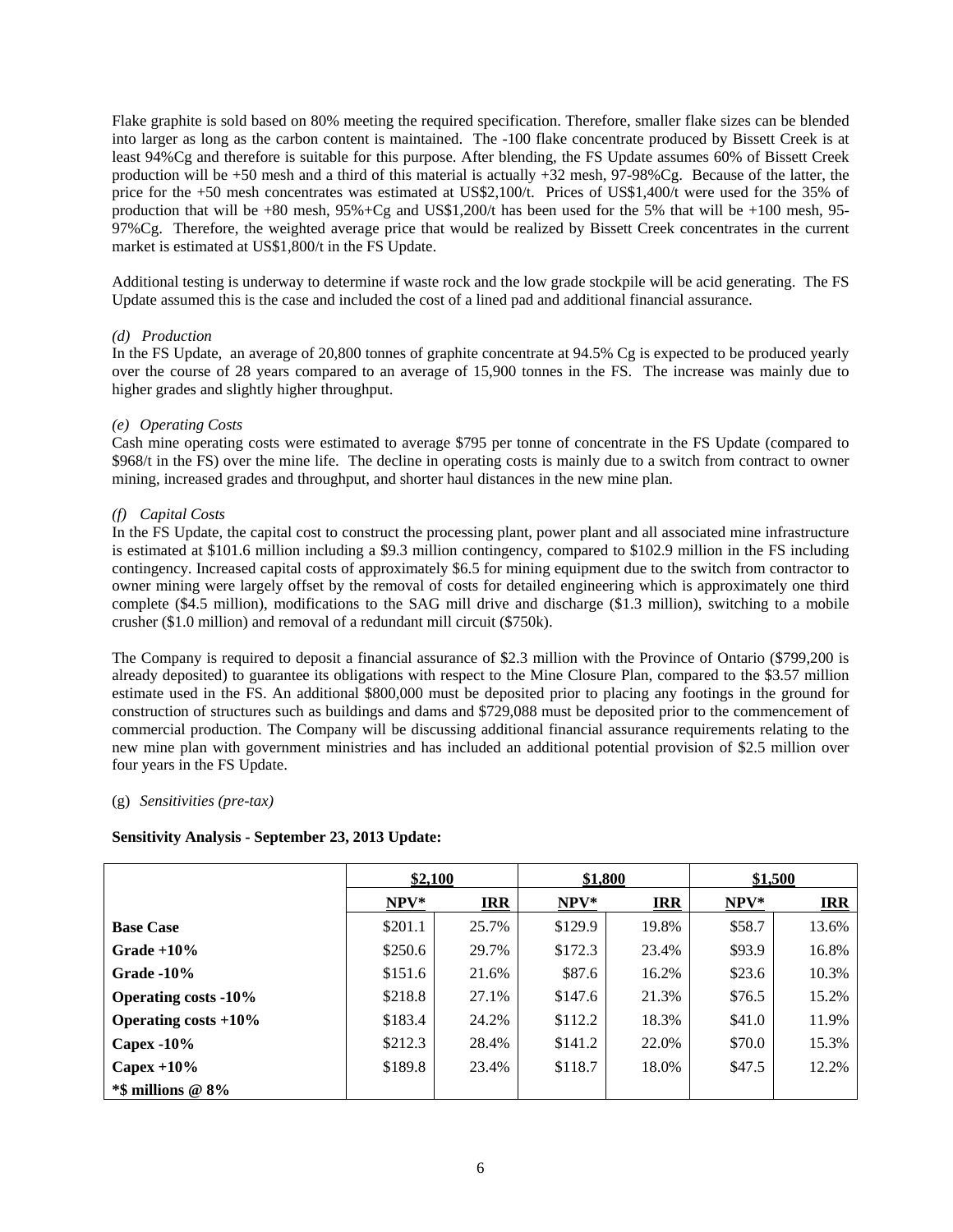# *Significant Project Opportunities*

A number of significant, low risk opportunities exist to improve upon the FS including.

- There is scope to reduce capital costs through the purchase of used equipment, lease financing of the mining fleet and natural gas generators, and additional permitting of lower cost tailings options.
- The Company has released the results of a Preliminary Economic Assessment that show the economics of doubling production in three or four years based on measured and indicated resources only to meet the anticipated growth in graphite demand. Due to the flat lying nature of the deposit, production can be expanding without a significant increase in the stripping ratio and can take advantage of lower grade material currently planned to be stockpiled in the mined out pit.
- Testing of waste rock and the low grade stockpile is ongoing to determine if it has acid generating potential. The FS Update includes the cost of a lined storage pad and additional financial assurance, neither of which would be required if the material is not acid generating.
- The Company has carried out extensive purification testing over the last two years and is developing a commercial process to produce and sell high purity (99.95%Cg+) products.
- The Company has successfully upgraded Bissett Creek concentrate for use in Lithium ion batteries. Testing to define the capital and operating costs of constructing an upgrading facility is underway.

No revenues or costs associated with mine expansion or upgrading and purifying to sell into value added markets are included in the FS or the FS update.

# *(h) Environmental, Permitting and Local Community*

In 2012, the Company filed a revised MCP with the MNDM and in August, 2013, it was accepted for filing. The MCP is a comprehensive document that describes in detail the scope of the project including the nature of mining and processing operations, buildings and infrastructure, potential effects on the environment, mitigation measures to protect the environment, a description of First Nation, government agency and local community consultation, and the Company's plan to rehabilitate the site and return it to its natural state at the end of operations including an estimate of the cost of doing so. The Company will be required to post a \$2.3 million financial assurance to ensure that funds are available to meet its obligations under the MCP. Approval of the MCP enables the Company to initiate construction, subject to securing financing and species at risk permitting. A number of other permits relating to operations are required and the Company has initiated this permitting process now that the MCP has been approved.

# *(i) Qualified Persons*

The FS was prepared in accordance with NI 43-101 standards by G Mining Services Inc. Louis Gignac, ing., Nicolas Ménard, ing., Antoine Champagne, ing., Ahmed Bouajila, ing., Robert Menard, ing., and Robert Marchand, ing. are the independent "qualified persons" under NI 43-101 who were responsible for preparing the FS on behalf of GMining Services Inc.

Gordon Zurowski, P.Eng., Principal Mining Engineer, of AGP Mining Consultants and Qualified Persons under NI 43-101 and who is independent of the Company, prepared and authorized the release of the updated economics for the FS.

Readers should refer to the NI 43-101 technical report relating to the FS for further details.

# *(j) Expansion Case Preliminary Economic Assessment*

On October 23, 2013, the Company completed a Preliminary Economic Assessment (the "Expansion PEA") on an expansion case for its Bissett Creek project. The Expansion PEA was undertaken to demonstrate the ability to meet expected future growth in graphite demand by substantially increasing production from the Bissett Creek deposit based on measured and indicated resources only. The Expansion PEA built on the FS completed by G Mining in August, 2012 and the expanded resource model and updated FS economics subsequently completed by AGP. The Expansion PEA was authored by Marc Leduc P. Eng. A NI 43-101 Technical Report was filed on www.sedar.com.

The Expansion PEA estimates the economics of doubling mill throughput after three years of operation and indicates that Bissett Creek has very attractive economics even at or below current depressed graphite price levels. The pre-tax internal rate of return ("IRR") is 26.3% (22.0% after tax) and the pre-tax net present value ("NPV") is \$231.1 million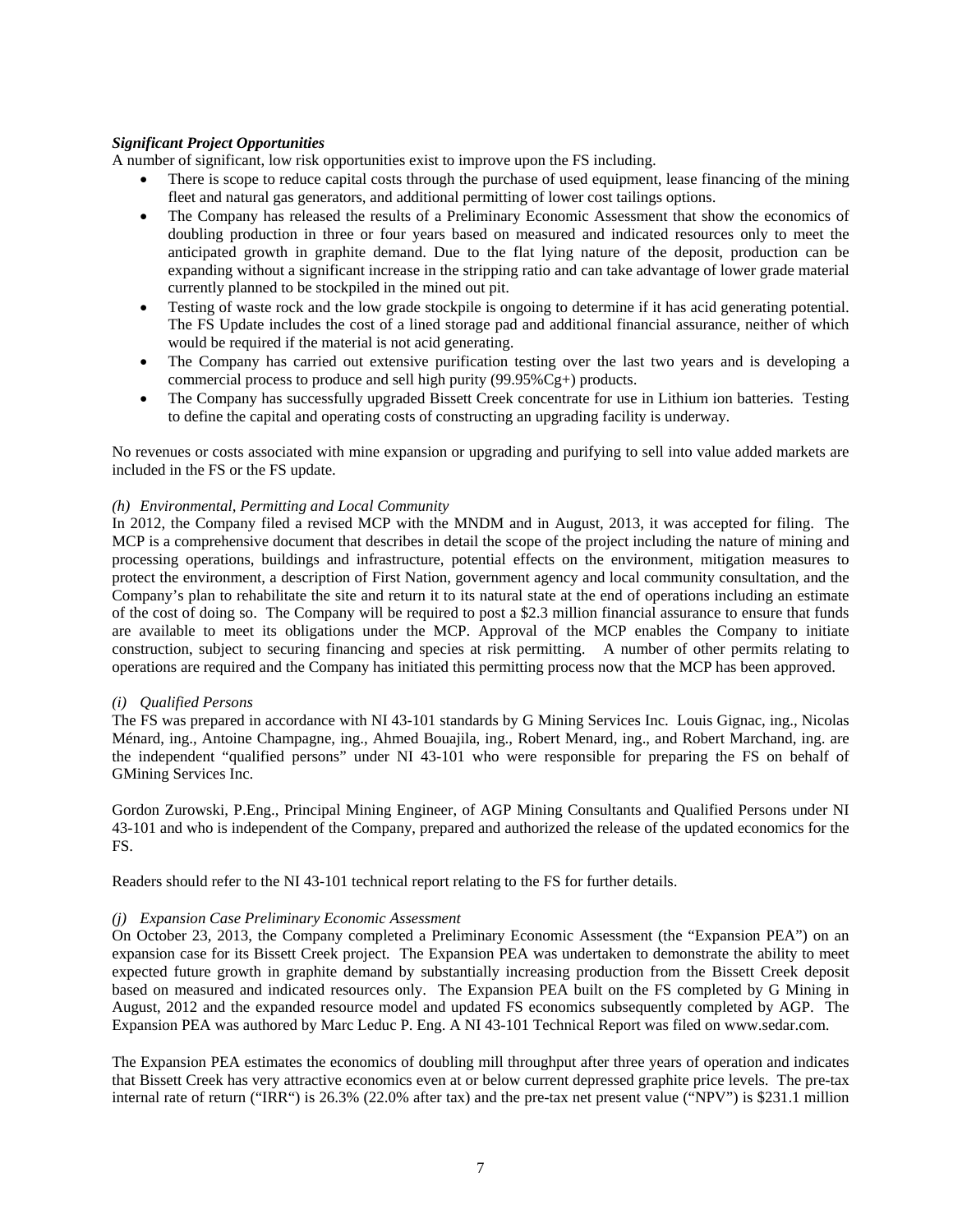(\$150.0 million after tax) in the base case which uses an 8% discount rate and a weighted average price of US\$1,800/tonne of concentrate. The Expansion PEA notes that the deposit was extensively investigated in the 1980s and this work was essentially redone over the last three years with consistent results and brought up to NI 43-101 standards. In addition, resources have been infill drilled and significantly expanded..

|                                                                | <b>Expansion PEA</b> | <b>FS Update</b> |
|----------------------------------------------------------------|----------------------|------------------|
| Reserves/resources (million tonnes)*                           | $39.4Mt*$            | $28.3Mt*$        |
| Feed Grade (% graphitic carbon)                                | 1.85%*               | 2.06%*           |
| Waste to ore ratio                                             | 0.24                 | 0.79             |
| Processing rate (tonnes per day - 92% availability)            | 2,670-5,340          | 2,670            |
| Mine life                                                      | 22 years             | 28 years         |
| Mill recovery                                                  | 94.7%                | 94.7%            |
| Average annual production                                      | 33,183t              | 20,800t          |
| Initial capital cost (\$ millions - including 10% contingency) | \$101.6M             | \$101.6M         |
| Expansion capital                                              | \$45.2M              | NA.              |
| Sustaining capital                                             | \$58.7M              | \$43.0           |
| Cash operating costs (\$/tonne of concentrate)                 | \$695/t              | \$795/t          |
| Mining costs (\$/tonne of ore)                                 | \$4.05               | \$5.63           |
| Processing costs (\$/tonne of ore)                             | \$7.35               | \$8.44           |
| General and administrative costs (\$/tonne of ore)             | \$1.45               | \$2.50           |
| CDN/US dollar exchange rate                                    | 0.95                 | 0.95             |

# **Summary of October 23, 2013 Expansion PEA Results:**

**\*The probable reserve in the FS update consists of 24 million tonnes ("Mt") grading 2.20% Cg and 4.0 Mt of low grade stockpile ("LGS") grading 1.26% Cg. The PEA accelerates the processing of the probable reserve and processes an additional 11.1 million tonnes of measured and indicated resources from the LGS at the end of the mine life. All grades are diluted.** 

|                                                  | <b>FS Update</b> | <b>Expansion PEA</b><br>(base case) |         |         |
|--------------------------------------------------|------------------|-------------------------------------|---------|---------|
| Graphite prices (US\$ per tonne)                 | \$1,800          | \$2,100                             | \$1,800 | \$1,500 |
| Pre tax Net Present Value @8% (CDN\$ millions)   | \$129.9          | \$335.6                             | \$231.0 | \$126.6 |
| Pre tax IRR $(\%)$                               | 19.8%            | 33.0%                               | 26.3%   | 18.8%   |
| After tax Net Present Value @8% (CDN\$ millions) | \$89.3           | \$221.9                             | \$150.0 | \$77.3  |
| After tax IRR $(\%)$                             | 17.3%            | 27.7%                               | 22.0%   | 15.7%   |

The Expansion PEA assumed that the processing plant is expanded after three years of operation, except for the crusher which has excess capacity, and that the capacity of the plant is effectively doubled. Corresponding adjustments were made to the power plant, mine fleet and tailings storage facilities and other infrastructure to account for the increased throughput.

The Expansion PEA used the same mine plan as the FS Update but accelerates the mining of the high grade ore and processes all of the LGS thereafter. There are an additional 27.3 million tonnes of measured and indicated resources grading 1.62% Cg which are not included in the mine plan and 24 million tonnes of inferred resources grading 1.65% Cg which are treated as waste. Also, resources have not yet been closed off by drilling and therefore further expansions are possible. Over the first ten years of operation almost 38,000 tonnes of graphite concentrate will be produced yearly and an average of 33,100 tonnes will be produced over the project life.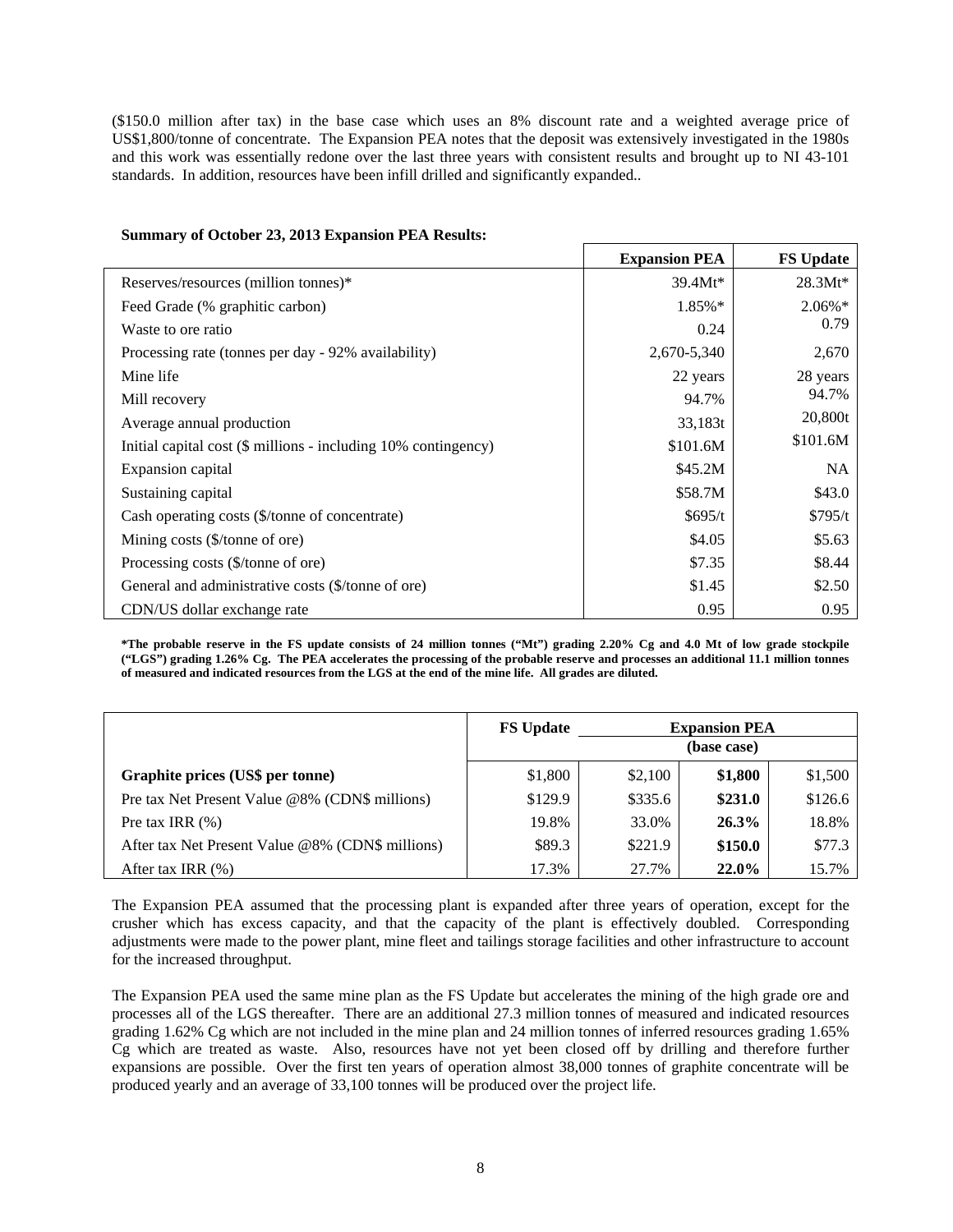The Expansion PEA estimated that cash mine operating costs will average \$695 per tonne of concentrate over the mine life. Due to the flat lying nature of the deposit, production can be expanded without any capital investment required for additional stripping or pushback of the pit walls. The waste to ore ratio actually declines in the Expansion PEA and contributes to lower operating costs. The initial capital cost estimate to construct the processing plant, power plant and all associated mine infrastructure remains at \$101.6 million including a \$9.3 million contingency. Under the Expansion PEA, an additional \$45.2 million in expansion capital has been added in year three for the parallel mill circuits and sustaining capital over the mine life was increased by \$15.7M for additional mining equipment, tailings facilities and other infrastructure.

| <b>Graphite Price</b>       | \$2,100 |            | \$1,800 |            | \$1,500 |            |
|-----------------------------|---------|------------|---------|------------|---------|------------|
|                             | $NPV^*$ | <b>IRR</b> | $NPV*$  | <b>IRR</b> | $NPV^*$ | <b>IRR</b> |
| <b>Base Case</b>            | \$335.6 | 33.0%      | \$231.1 | 26.3%      | \$126.6 | 18.8%      |
| Grade $+10\%$               | \$408.3 | 37.4%      | \$293.3 | 30.4%      | \$178.3 | 22.6%      |
| Grade $-10\%$               | \$263.0 | 28.4%      | \$168.9 | 21.9%      | \$74.9  | 14.8%      |
| <b>Operating costs -10%</b> | \$358.7 | 34.5%      | \$254.2 | 27.8%      | \$149.7 | 20.6%      |
| Operating costs $+10\%$     | \$312.6 | 31.5%      | \$208.1 | 24.7%      | \$103.6 | 17.1%      |
| Capex $-10\%$               | \$351.2 | 36.2%      | \$246.7 | 29.0%      | \$142.2 | 21.1%      |
| Capex $+10\%$               | \$320.1 | 30.3%      | \$215.6 | 23.9%      | \$111.1 | 16.9%      |
| $*$ \$ millions @ 8%        |         |            |         |            |         |            |

# **Expansion PEA Sensitivities (pre-tax):**

# **Qualified Persons**

Pierre Desautels, P.Geo., Principal Resource Geologist, and Gordon Zurowski, P.Eng., Principal Mining Engineer, both of AGP Mining Consultants and Qualified Persons under NI 43-101 who are independent of the Company, prepared the mineral resource estimates in the Expansion PEA. Gordon Zurowski, P.Eng., prepared the reserve estimate and the updated Feasibility Study economics. Marc Leduc, P.Eng., who is independent of the Company, prepared the Expansion PEA and approved and authorized the release of the information contained therein.

# **Corporate Developments**

On January 8, 2013, the Company announced that it had signed a Letter of Intent with Caterpillar Financial Services Corporation ("Cat Financial") to provide financing for up to US\$17.5 million in mining and power equipment financing for the Bissett Creek Project. Cat Financial has preliminarily indicated its additional interest in participating in a Project Debt Facility, subject to receipt of an Information Memorandum relating thereto and its agreement with the terms and conditions thereof. This facility will cover the cost of the mobile mining fleet and the purchase and installation of natural gas powered generators including the engineering, procurement and construction management related thereto. Closing of the facility is contingent on customary requirements for due diligence, satisfaction of conditions precedent, Cat Financial credit approval and negotiation and execution of definitive legal documentation.

On January 18, 2013, the Company announced that it had awarded a \$3.5 million contract for the detailed engineering and design of the Bissett Creek project to PES-BECMA. PES-BECMA, a joint venture between Porcupine Engineering Services Inc. and BECMA LIMITED, was awarded the responsibility for the front end engineering and design of the 2,500 tonne per day processing facility, and related infrastructure that will produce approximately 20,000 tonnes of large flake, high purity graphite per year. The Company has temporarily suspended detailed engineering due to market conditions.

On March 7, 2013, the Company announced positive results from a 61 hole, 3,425 meter drilling program on the Bissett Creek graphite project. The drill program was designed to infill a significant portion of inferred resources with the objective of upgrading them to the measured and indicated categories. In addition, extensions to higher grade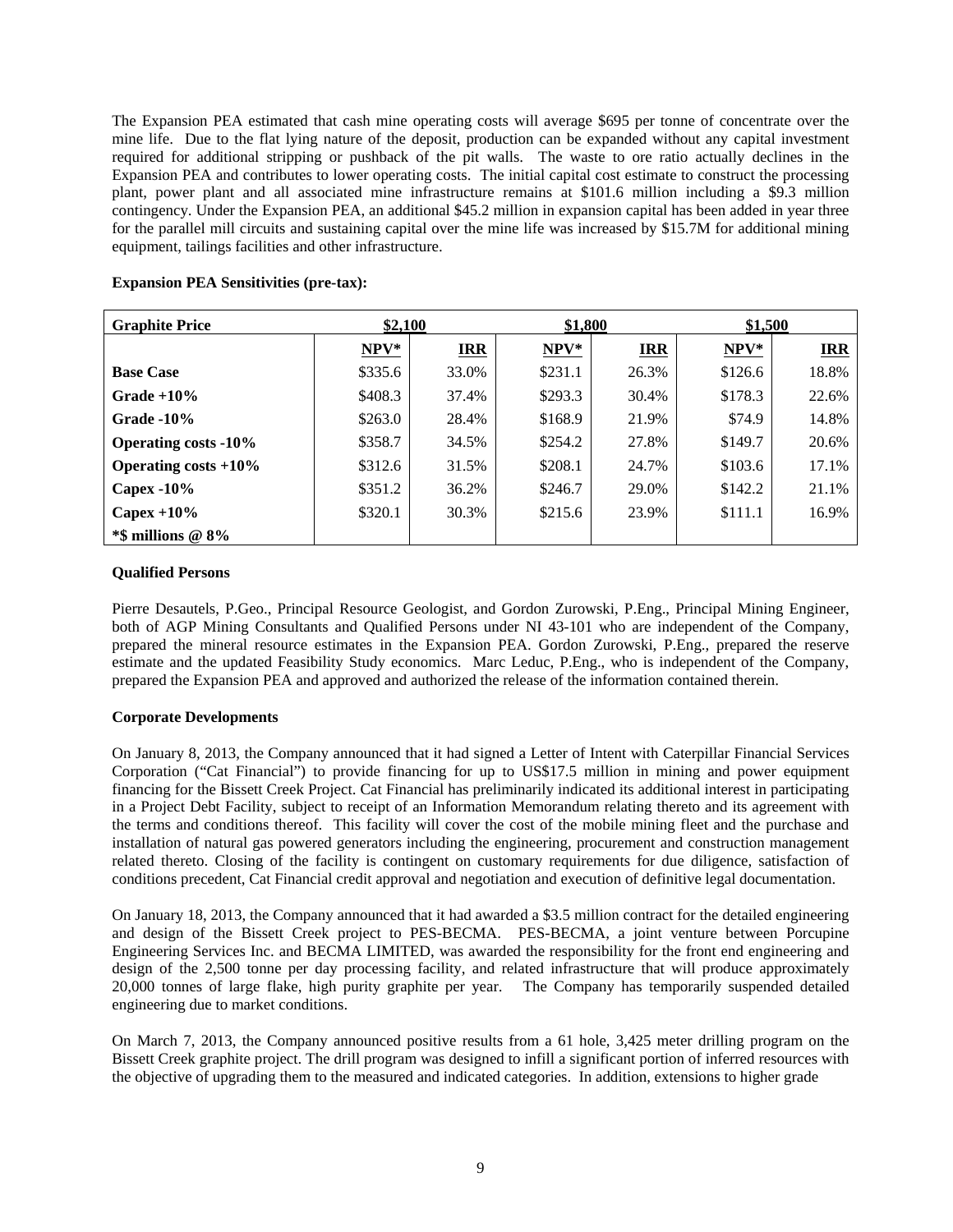zones outside of the current resource model were tested. All 61 holes returned widths and grades as good as or better than those used in the completed bankable Feasibility Study.

On May 7, 2013, the Company announced a new resource estimate for the Bissett Creek graphite project based on results from a recent 61 hole, 3,425 meter drill program. The drill program successfully achieved its objective to upgrade a significant portion of inferred resources to the measured and indicated. Measured and indicated resources are now estimated at 69.8 million tonnes grading 1.74% graphitic carbon ("Cg") based on a 1.02% Cg cutoff grade compared to the previous estimate of 26 million tonnes grading 1.81% Cg at a cutoff of 0.98%Cg.

On July 8, 2013, the Company announced that Don Baxter had resigned as President of the Company. The Company plans to hire a COO as part of its efforts to finance and build the Bissett Creek Project.

August 26, 2013, the Company announced that the MNDM had accepted the Company's Mine Closure Plan for filing and that the Company has been granted an additional mining lease for the Bissett Creek project.

On September 23, 2013, the Company completed an update FS economics based on a revised mine plan in the existing FS based on the new 2013 resource model. This FS Update incorporated a new and larger resource estimate, some modifications to the capital and operating cost assumptions, and lower graphite prices. The update was prepared by AGP Mining Consultants.

On September 30, 2013, the Company announced that it had developed a proprietary process for purifying concentrates from the Bissett Creek Project and had consistently achieved 99.95%+C purity levels in extensive independent laboratory and bench scale testing. High purity graphite is required for many value added applications including lithium ion batteries.

On October 23, 2013, the Company announced that it had completed a PEA on an expansion case for its Bissett Creek project. The Expansion PEA was undertaken to demonstrate the ability to meet expected future growth in graphite demand by substantially increasing production from the deposit based on measured and indicated resources only. A NI 43-101 Technical Report was filed on www.sedar.com.

On November 11, 2013, the Company announced that it has partnered with Coulometrics LLC to manage development of the Company's proprietary technologies for manufacturing spherical graphite ("SPG") and improving the performance of lithium ion ("Li-ion") batteries. The initial focus is on the development of nano-material based surface coatings for SPG. SPG is manufactured from flake graphite concentrate is the anode material in Li-ion batteries.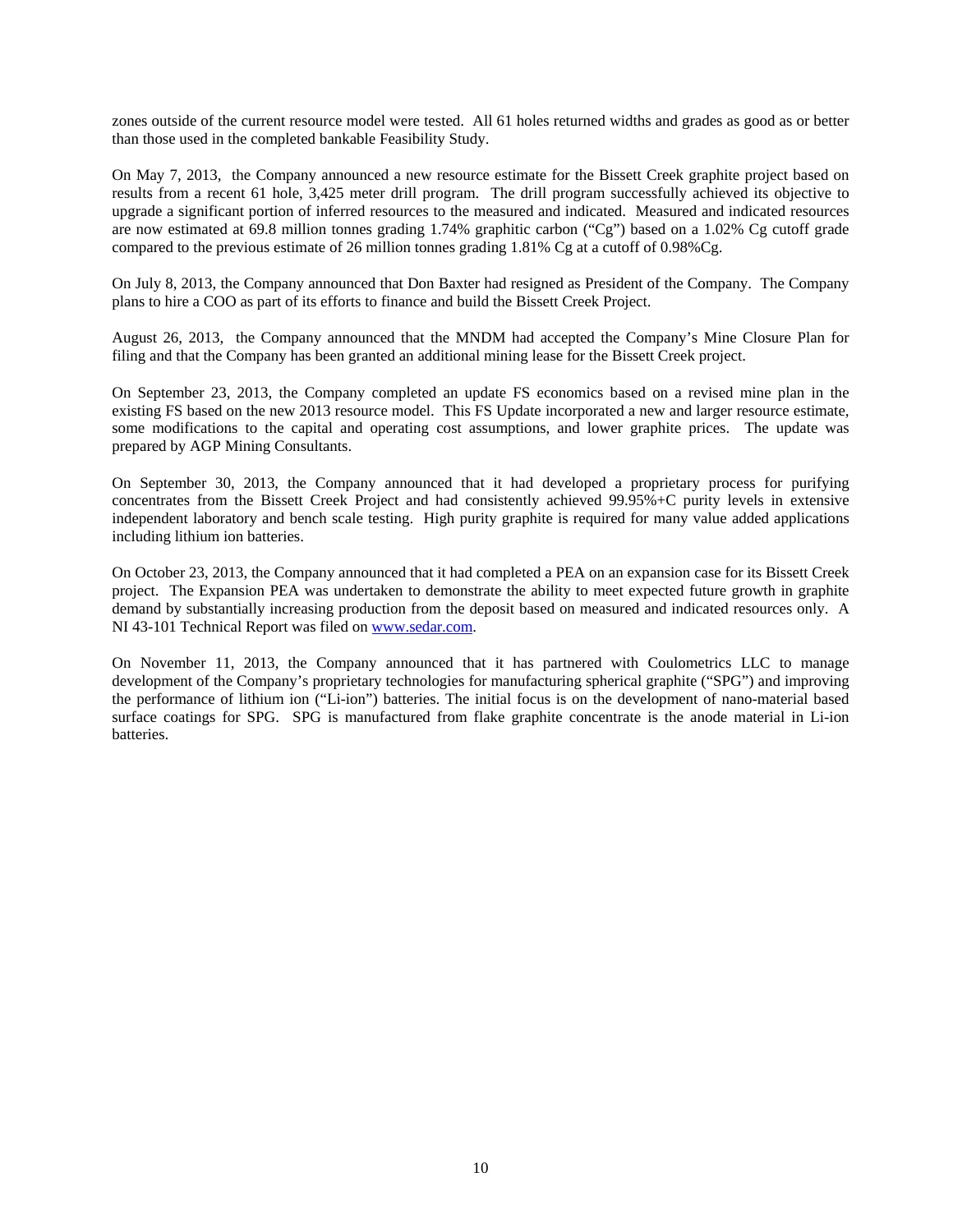# **Selected Information**

The selected financial information set out below is based on and derived from the Financial Statements which have been prepared in accordance with IFRS.

|                                                            | <b>Year ended</b>        | <b>Year ended</b>        |
|------------------------------------------------------------|--------------------------|--------------------------|
|                                                            | <b>December 31, 2013</b> | <b>December 31, 2012</b> |
|                                                            |                          |                          |
| <b>Statement of Operations and Comprehensive Loss Data</b> |                          |                          |
| <b>Total Revenue</b>                                       | Nil                      | Nil                      |
| <b>Total Expenses</b>                                      | 1,564,863                | 3,719,286                |
| Net Income/(Loss)                                          | (1,493,512)              | (3,635,335)              |
| Net Income/(Loss) per Share – basic and diluted            | (0.03)                   | (0.08)                   |
| <b>Statement of Financial Position Data</b>                | As at December 31,       | As at December 31,       |
|                                                            | 2013                     | 2012                     |
| <b>Total Assets</b>                                        | 14.818.863               | 16,485,803               |
| <b>Total Long-Term Debt</b>                                | Nil                      | Nil                      |
| <b>Total Liabilities</b>                                   | 602,160                  | 800.719                  |
| Shareholders' Equity:                                      |                          |                          |
| Share Capital                                              | 20,317,304               | 20,238,328               |
| Equity                                                     | 14,216,503               | 15.685.084               |

#### **Results of Operations**

|                                            | <b>Years ended December 31</b> |             |  |
|--------------------------------------------|--------------------------------|-------------|--|
|                                            | 2013                           | 2012        |  |
|                                            | \$                             | \$          |  |
| General and administrative expenses        |                                |             |  |
| Management and consulting fees             | 836,860                        | 1,133,804   |  |
| Legal and audit                            | 96,959                         | 133,994     |  |
| Office and miscellaneous                   | 561,050                        | 942,316     |  |
| Share-based payments                       | (69)                           | 1,438,646   |  |
| Depreciation                               | 68,104                         | 71,782      |  |
| Foreign exchange (gain) loss               | 1,959                          | (1,256)     |  |
|                                            | 1,564,863                      | 3,719,286   |  |
|                                            |                                |             |  |
| <b>Loss from operations</b>                | (1,564,863)                    | (3,719,286) |  |
| Finance cost                               |                                |             |  |
| Interest income                            | 71,351                         | 83,951      |  |
| Gain on debt settlement                    |                                |             |  |
| Loss on sale of assets                     |                                |             |  |
| <b>Income before taxes</b>                 | (1,493,512)                    | (3,635,335) |  |
| Tax expense                                |                                |             |  |
| Loss and comprehensive loss for the period | (1,493,512)                    | (3,635,335) |  |

Management and consulting fees decreased from \$1,133,804 in 2012 to \$836,860 in 2013 as the Company decreased activity levels with respect to the Bissett Creek Project as the FS has been completed and approval of the MCP received. In addition, the number of personnel, bonuses paid to management, and the total time required by consultants were all reduced. Office and miscellaneous expenses decreased from \$942,316 in 2012 to \$561,050 in 2013 as a result of the Company's decreased overall activity including public company costs, conference and exhibitor costs and investor relations activity. Depreciation expenses decreased to \$68,104 in 2013 from \$71,782 last year due to a slightly lower carrying value of assets.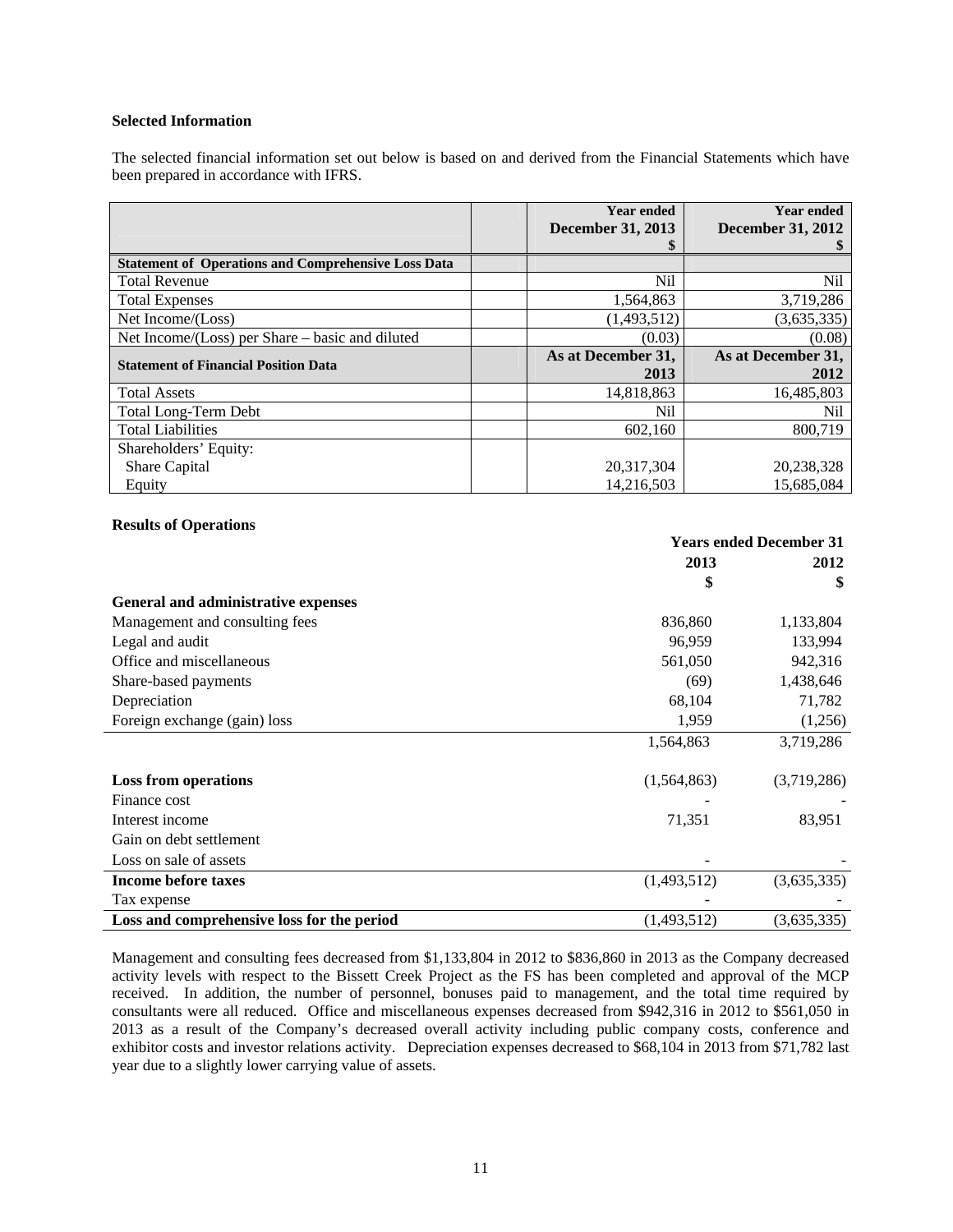For the year ended December 31, 2013, the Company recorded a loss and comprehensive loss of \$1,493,512, or \$0.03 per share, compared to a net loss of \$3,635,335, or \$0.08 per share, in the same period last year, as a result of lower management and consulting fees and lower office and miscellaneous expenses. The loss and comprehensive loss in 2013 included non-cash charges for share-based payments and depreciation totalling \$68,035, compared to \$1,510,428 in 2012. In the year ended December 31, 2013, the Company expensed share-based compensation for stock options granted to key management personnel of \$23,184. This expense was offset by a \$23,253 adjustment to the estimate for forfeitures of unvested options. The decrease in non-cash charges was the result of lower share-based payments.

Expenses capitalized to the Company's exploration and evaluation assets during the year ended December 31, 2013 decreased to \$2,865,401 compared to \$3,790,671 in the same period last year. Environmental and mine permitting expenses decreased from \$919,925 to \$538,469 as the prior year included expenses related to the MCP. Metallurgical expenses fell from \$1,155,482 to \$425,961 and feasibility expenses declined from \$524,484 to a credit of \$60,582 as both of these areas were the focus of significant activity related to the FS in the prior year. There was a credit of \$65,607 against feasibility expenses in 2013 as the Company received funds related to its 2011 scientific research and experimental development program claims ("SR&ED"). Spending on drilling decreased to \$209,139 from \$483,066 in the same period last year as the Company completed the drill program that it initiated in 2012. Spending on detailed engineering was \$1,247,695 versus nil in the same period last year as the Company initiated work on detailed engineering in 2013. Spending on engineering totalled \$156,360 versus \$34,247 in the same period last year. Other expenses capitalized to the Company's exploration and evaluation assets included site and royalty expenses, which totalled \$99,210 compared to \$183,879 in 2012. Expenditures related to maintenance of the property (including property taxes) increased from \$49,031 to \$57,897, while expenditures related to consultations and infrastructure fell from \$134,847 to \$41,313. Geotechnical expenditures were \$278,260, less a credit of \$28,152 related to SR&ED, in comparison to \$221,163 of expenditures in 2012. There was very little surveying and geophysics activity in 2013. As a result, surveying and geophysics had a credit balance of \$960 in 2013, reflecting a \$960 SR&ED credit related to expenditures in a prior year, in comparison to expenditures of \$268,425 in 2012.

# **Summary of Quarterly Results**

| Year          |         | <b>Interest</b> |                   | <b>Income</b> (Loss) |  |
|---------------|---------|-----------------|-------------------|----------------------|--|
| ended         |         | <b>Income</b>   | <b>Total Loss</b> | Per share            |  |
| <b>Dec 31</b> | Quarter | \$              | \$                | \$                   |  |
| 2013          | 4       | 13,307          | (351, 887)        | (0.01)               |  |
|               | 3       | 15,877          | (300, 776)        | (0.01)               |  |
|               | 2       | 19,872          | (398, 134)        | (0.01)               |  |
|               |         | 22,294          | (442, 715)        | (0.01)               |  |
| 2012          | 4       | 25,936          | (876,058)         | (0.02)               |  |
|               | 3       | 27,960          | (394, 755)        | (0.01)               |  |
|               | 2       | 25,911          | (1,666,852)       | (0.04)               |  |
|               |         | 4,144           | (697, 670)        | (0.02)               |  |

The summary of quarterly results has been prepared in accordance with IFRS.

The Company, as an exploration stage company, experiences a high degree of variability in its quarterly results. The Company's expenses are not related to the regular and continuous activities that take place when a mine is in production. In the fourth quarter of 2012, the Company awarded stock options which contributed \$385,834 to an increase in loss & comprehensive loss. In the second quarter of 2012, the Company awarded stock options which contributed \$978,952 to an increase in loss & comprehensive loss of \$1,666,852.

# **Liquidity and Capital Resources**

As at December 31, 2013, the Company had \$280,079 in accounts payable and accrued liabilities, compared to accounts payable and accrued liabilities of \$481,129 as at December 31, 2012. The Company had cash of \$3,358,399 as at December 31, 2013 compared to \$8,281,725 as at December 31, 2012. The decrease in cash was the result of the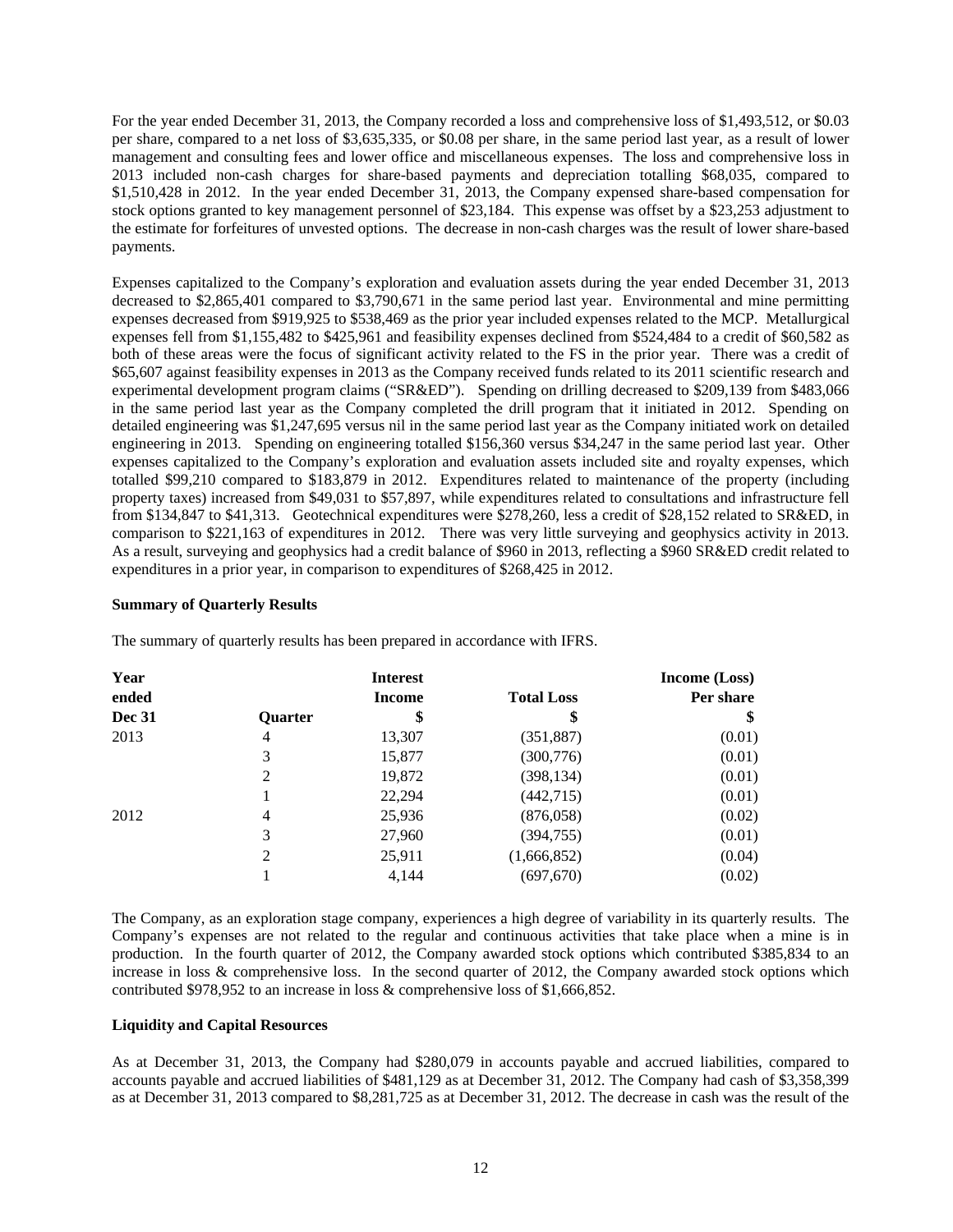Company having completed a private placement on March 16, 2012 and having received funds from the exercise of warrants during 2012 in conjunction with it continuing to incur expenses and undertake exploration and evaluation activities since the receipt of these funds.

The Company's working capital has decreased from \$7,998,184 at December 31, 2012 to \$3,224,752 primarily as a result of the continued expenditures on the Bissett Creek Project as well as on-going expenses. As at December 31, 2013 the Company had \$3,504,831 in cash, receivables, and prepaid expenses, compared to \$8,479,313 as at December 31, 2012.

In March 2010, the Company completed a non-brokered private placements of 7,327,000 units at \$0.25 per unit for total proceeds of \$1,831,750. Each unit consisted of one common share and one common share purchase warrant exercisable at a price of \$0.35 per share until October  $7<sup>th</sup>$ , 2012. All of these warrants were exercised by the end of 2012.

The Company closed its IPO on April 18, 2011 which consisted of the sale of 8,000,000 common shares at a price of \$0.50 per share for gross proceeds of \$4,000,000, and obtained a listing on the TSX Venture Exchange effective April 20, 2011. From the IPO to December 31, 2011, 6,478,242 warrants have been exercised resulting in proceeds to the Company of \$2,095,553. During the first nine months of 2012, 3,132,594 warrants were exercised resulting in additional proceeds to the Company of \$1,144,851.

On March 16, 2012, the Company completed a private placement of 6,206,377 common shares at a price of \$1.70 for gross proceeds of \$10,550,841. In connection with the offering, the Company paid finders' fees totaling \$121,517, and issued to the agents 71,480 common share purchase warrants entitling the holder to purchase one common share at a price of \$2.00 until March 16, 2013.

The Company has increased its long-term reclamation deposit with the Ministry of Finance for the Province of Ontario to the amount of \$799,200 from \$319,590. The MCP requires the Company to deposit \$800,000 prior to placing any footings in the ground for construction of structures such as buildings and dams and \$729,088 prior to the commencement of commercial production. The Company will be discussing additional financial assurance requirements relating to the new mine plan with government ministries and has included an additional potential provision of \$2.5 million over four years in the updated FS economics. The deposit accrues interest and represents a financial guarantee to the Province of Ontario that the Company will effect the proper reclamation and closure of the Bissett Creek site when activities are terminated pursuant to a Mine Development and Closure Plan that was filed with, and accepted by, the MNDM in accordance with the *Mining Act* (Ontario), including the standards, procedures and requirements of the Mining Code of Ontario. The Company is responsible for any reclamation costs in excess of the deposit.

# **Use of the Proceeds from Private Placement**

Net proceeds of \$10,429,323 from the private placement completed in 2012 were to be used to finance the completion of the FS and permitting with respect to the Company's Bissett Creek Project, certain engineering work and the acquisition of long lead time equipment upon the positive completion of the FS and for working capital and general corporate purposes. As at December 31, 2013, the Company has used all of the proceeds.

# **Contractual Obligations**

As at December 31, 2013, the Company had no contractual obligations (commitments as at December 31, 2012 – \$Nil) which related to costs associated with work at the Bissett Creek Property. Purchase obligations represent agreements to purchase goods or services that are enforceable and legally binding on the Company

# **Off Balance Sheet**

# **Arrangements**

The Company does not have any off balance sheet arrangements.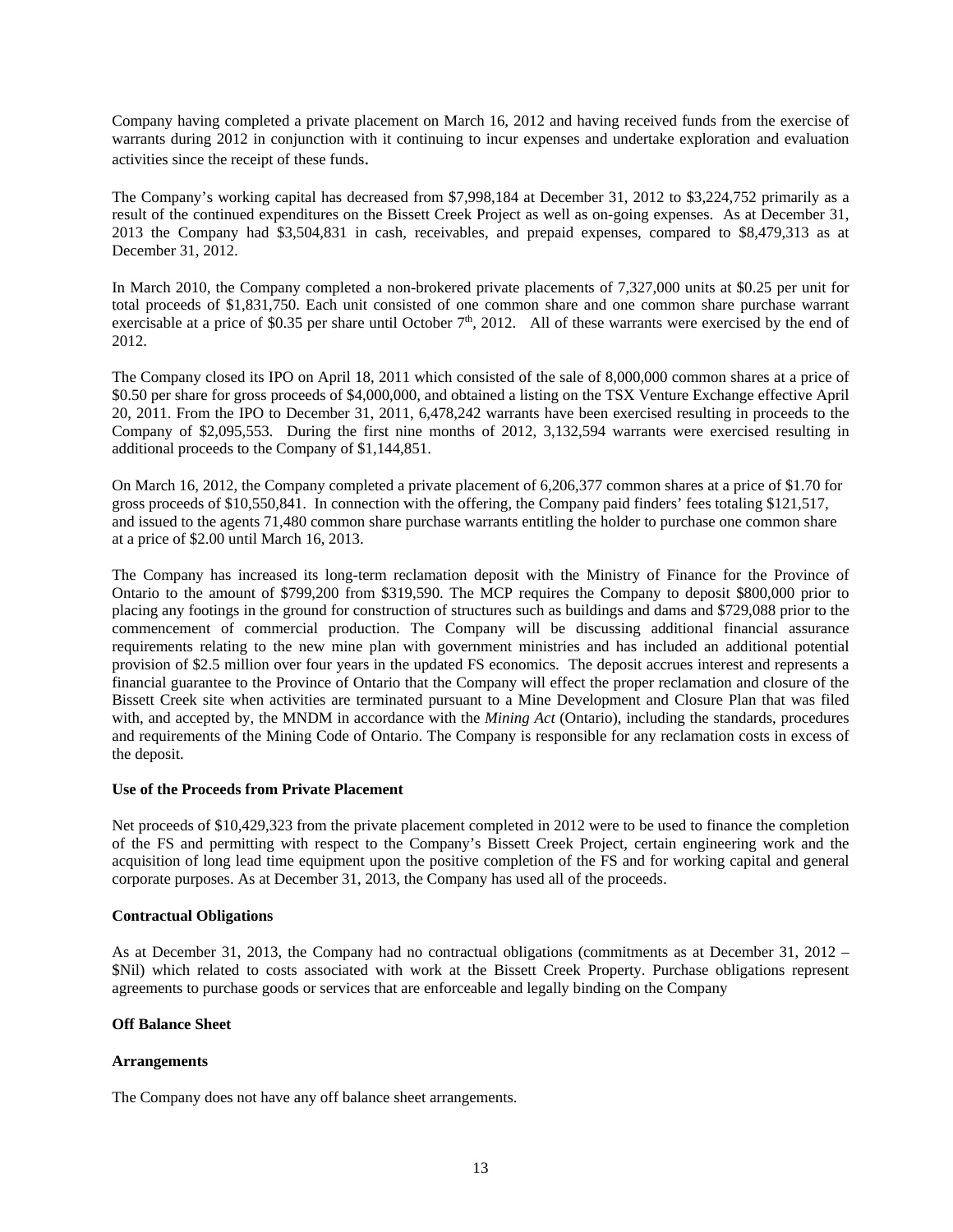# **Transactions with Related Parties**

*Major Shareholder*  The Company has no major shareholder

# **Key Management Compensation**

In the year ended December 31, 2013, the Company expensed management fees to companies owned and controlled by key management personnel of \$157,500 (2012 – \$201,250) and expensed salary to key management personnel of \$430,000 (2012 – \$414,375). In the year ended December 31, 2013 and 2012, the Company provided short-term employee benefits totaling \$23,323 (2012 - \$23,929 ) to key management personnel. In the year ended December 31, 2013, the Company expensed share-based compensation for stock options granted to key management personnel of \$23,184. This expense was offset by a \$23,253 adjustment to the estimate for forfeitures of unvested options. As a result, the Company recorded a credit balance of \$69 in share-based compensation expense for the year ended December 31, 2013. In the year ended December 31, 2012, the Company expensed share-based compensation for stock options granted to key management personnel of \$123,890 (1,800,000 share options, 1,616,667 share options vested, exercisable at \$0.50; and 225,000 share options, 112,500 share options vested, exercisable at \$0.80) and sharebased payments of \$1,251,353 to directors (500,000 share options exercisable at \$2.50; and 500,000 share options exercisable at \$0.85). In the year ended December 31, 2013, the Company provided bonus payments of \$48,000 (2011 - \$236,911) to key personnel.

# **Other Related Party Transactions**

During the year ended December 31, 2013, the Company expensed office rental payments of \$22,680 (2012 – \$19,170) to a Company whose CEO and a Director is also a Director of Northern.

# **Proposed Transactions**

The Company continually reviews potential merger, acquisition, investment and other joint venture transactions that could enhance shareholder value. At the current time, there are no reportable proposed transactions.

# **Changes in Accounting Policies**

# *Recent pronouncements issued*

Certain pronouncements were issued by the IASB or the International Financial Reporting Interpretations Committee ("IFRIC") that are mandatory for accounting periods after December 31, 2013. Pronouncements that are not applicable or do not have a significant impact to the Company have been excluded from the discussion below.

The IASB has issued a new standard, IFRS 9, Financial Instruments ("IFRS 9"), which will ultimately replace IAS 39, "Financial Instruments: Recognition and Measurement" ("IAS 39"). The replacement of IAS 39 is a multi-phase project with the objective of improving and simplifying the reporting for financial instruments and the issuance of IFRS 9 is part of the first phase of this project. IFRS 9 uses a single approach to determine whether a financial asset or liability is measured at amortized cost or fair value, replacing the multiple rules in IAS 39. For financial assets, the approach in IFRS 9 is based on how an entity manages its financial instruments in the context of its business model and the contractual cash flow characteristics of the financial assets. IFRS 9 requires a single impairment method to be used, replacing multiple impairment methods in IA 39. For financial liabilities measured at fair value, fair value changes due to changes in an entity's credit risk are presented in other comprehensive income. Companies may early adopt IFRS 9 however there is no mandatory application date. The Company does not expect the implementation to have a significant impact on the Company's results of operations, financial position and disclosures.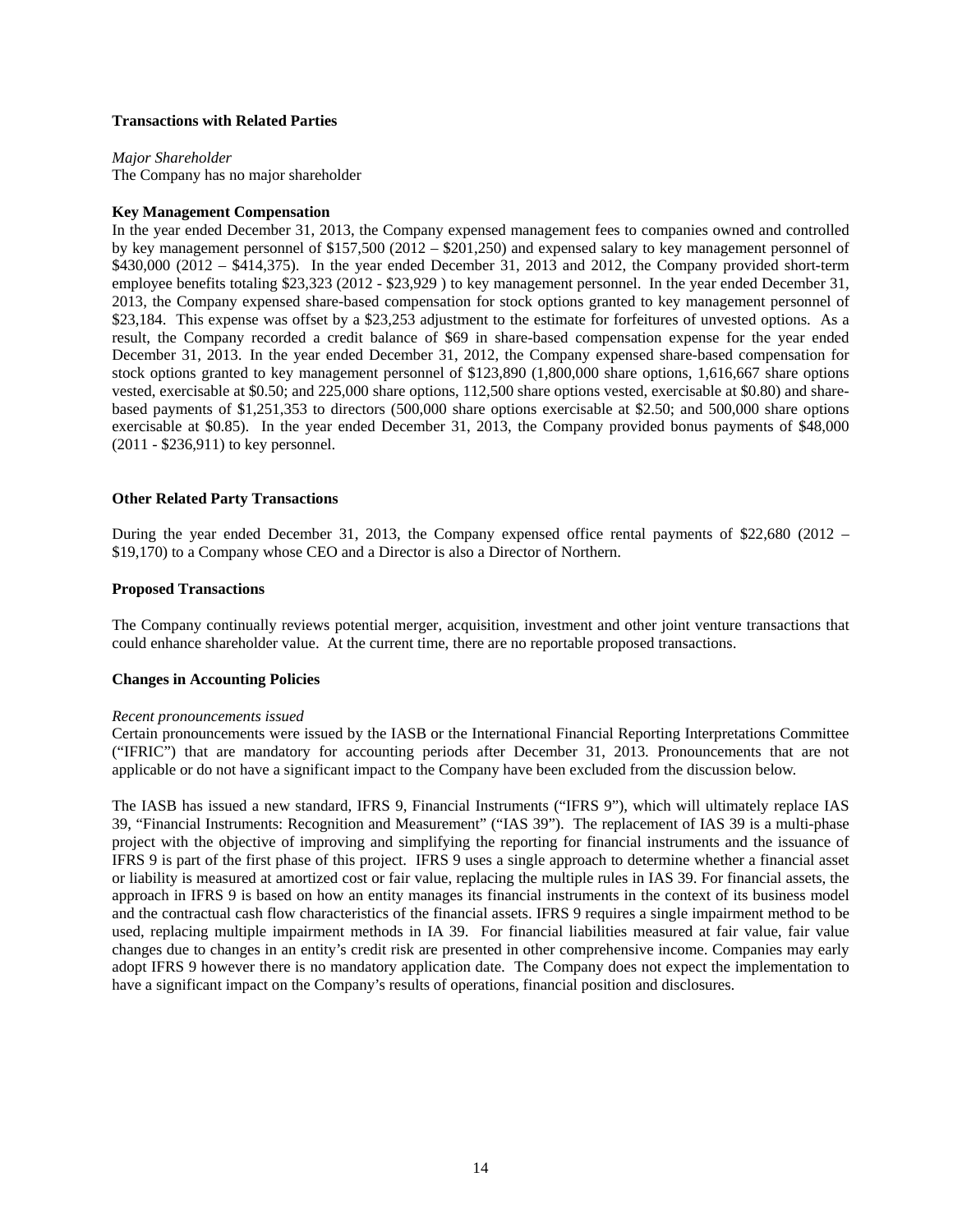# **Critical Accounting Estimates and Judgements**

The preparation of the Financial Statements requires Management to make estimates, assumptions, and judgements about the future that affect the amounts recorded in the Financial Statements. These estimates, assumptions, and judgements are based on the Company's experience and management's expectations about future events that are believed to be reasonable under the circumstances, and they are continually being evaluated based on new facts and experience. Actual results may differ from these estimates, assumptions and judgements. The effect of a change in an accounting estimate is recognized prospectively in the period of change and future periods if the change impacts both periods.

Significant estimates used in the preparation of the Financial Statements include, but are not limited to:

- (i) asset carrying values and impairment charges;
- (ii) the economic recoverability of exploration expenditures incurred and the probability of future economic benefits from development expenditures incurred;
- (iii) the expected costs of asset retirement obligations; and
- (vi) the calculation of share-based compensation and warrants which includes the assumptions used in the Black-Scholes option pricing model including volatility, estimated forfeiture rates and expected time until exercise.

Significant judgements used in the preparation of the Financial Statements include, but are not limited to:

- (i) those relating to the assessment of the Company's ability to continue as a going concern;
- (ii) the useful lives and related depreciation of property and equipment;
- (iii) the identification of separately identifiable components in property and equipment where their respective cost is significant in comparison to the total cost;
- (v) the classification of expenditures as exploration and evaluation assets; and
- (vi) the recognition of deferred tax.

# **Critical Accounting Policies**

The Company believes the following critical accounting policies affect its more significant judgments and estimates used in the preparation of its interim financial statements:

# *Going Concern*

The critical assumption made by management of the Company is that the Company will continue to operate as a going concern.

The Company is an exploration stage company that incurred a net loss of \$1,493,512 for the year ended December 31, 2013 (2012 - \$3,635,335) and has an accumulated deficit of \$8,706,716 since the inception of the Company. As at December 31, 2013, working capital was \$3,224,752 and the Company's ability to continue as a going concern is dependent upon its ability to raise additional capital to continue the development of the Bissett Creek Project. The Company completed a private placement with proceeds of \$10,550,841 during the first quarter of 2012, and an IPO with proceeds of \$4,000,000 during the second quarter of 2011. However, substantial additional capital is required to ultimately build a mine and processing plant on the Bissett Creek Project and to enable the Company to continue its operations. However, there is a high degree of risk and many inherent uncertainties in the mining industry and there is no assurance management will be successful in its endeavors. These factors indicate the existence of a material uncertainty which may cast significant doubt about the ability of the Company to continue as a going concern.

The Financial Statements have been prepared on a going concern basis, which assumes that the Company will be able to continue in operation for the foreseeable future and will be able to realize its assets and discharge its liabilities and commitments in the normal course of business.

The Company's management believes that it will continue to be able to generate sufficient funds from public or private debt or equity financings for the Company to continue to operate. The Company's Financial Statements do not include any adjustments that might result from negative outcomes with respect to these uncertainties.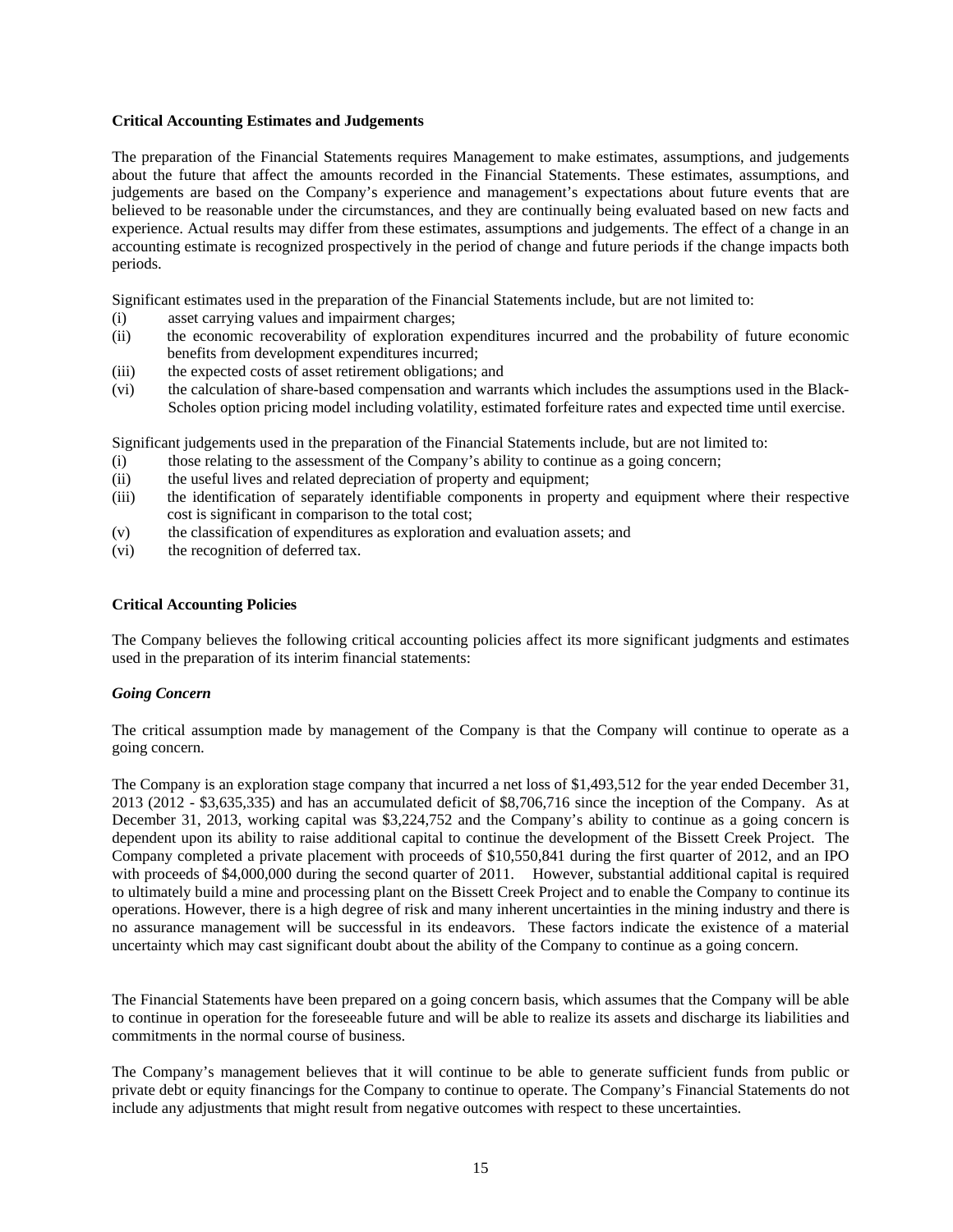# *Impairment of Long-Lived Assets*

At each balance sheet date, the Company assesses whether there is any indication that any long-lived assets or finite life tangible assets are impaired. The Company monitors the recoverability of long-lived assets based on factors such as current market value, future asset utilization, business climate and future undiscounted cash flows expected to result from the use of the assets. An impairment is recognized if the recoverable amount, determined as the higher of an asset's fair value less cost to sell and the discounted future cash flows generated from use and eventual disposal of an asset, is less than its carrying value. Where the carrying amount of an asset exceeds its recoverable amount, the asset is considered impaired and is written down to its recoverable amount.

Mining properties and exploration and evaluation assets are also assessed for impairment upon the transfer of exploration and evaluation assets to development assets regardless of whether facts and circumstances indicate that the carrying amount of the exploration and evaluation assets is in excess of their recoverable amount.

# *Mining properties and exploration and evaluation expenditures*

Mining properties correspond to acquired interests in mining exploration permits/claims/leases which include the rights to explore, mine, extract and sell all minerals from such permits/claims/leases. All pre-exploration costs, i.e. costs incurred prior to obtaining the legal right to undertake exploration and evaluation activities on an area of interest, are expensed as incurred.

Once the legal right to explore has been acquired, exploration and evaluation expenditures are capitalized in respect of each identifiable area of interest until the technical feasibility and commercial viability of extracting a mineral resource are demonstrated.

General and administration expenditures relating to exploration are capitalized where they can be directly attributed to the site undergoing exploration and evaluation.

Exploration and evaluation assets are carried at historical cost, less any impairment losses recognized.

When technical feasibility and commercial viability of extracting a mineral resource are demonstrated for an area of interest, the Company stops capitalizing exploration and evaluation costs for that area, tests recognized exploration and evaluation assets for impairment, and reclassifies any unimpaired exploration and evaluation assets either as tangible or intangible mine development assets according to the nature of the assets.

# *Share-based compensation*

The Company has a share option plan (the "Plan") described in Note 7 of the Financial Statements. The Company measures the compensation cost of stock options issued under the Plan using the fair-value method as determined using the Black-Scholes option pricing model. Compensation costs are measured at the grant date based on the fair value of the award and are recognized over the vesting period in net income (loss) with a corresponding increase to contributed surplus. Upon exercise, common shares are issued from treasury and the amount reflected in contributed surplus is credited to share capital, as adjusted for any consideration paid.

The Black-Scholes option pricing model incorporates highly subjective assumptions, including volatility, estimated forfeiture rates and expected time until exercise, which affect the calculated values. At the end of each reporting period, the Company reviews the option pricing model and updates model inputs for any changes for the purposes of determining the fair value of new grants, and reflects the impact of changes to non-market input estimates for previous grants in net income (loss) with a corresponding adjustment to contributed surplus.

# *Restoration and site closure provision*

The Company has an obligation to reclaim its mining property after the minerals have been mined from the site, and has estimated the costs necessary to comply with existing reclamation standards. The fair value of an asset retirement obligation is recorded in the period in which it is incurred. When the liability is initially recorded, the cost is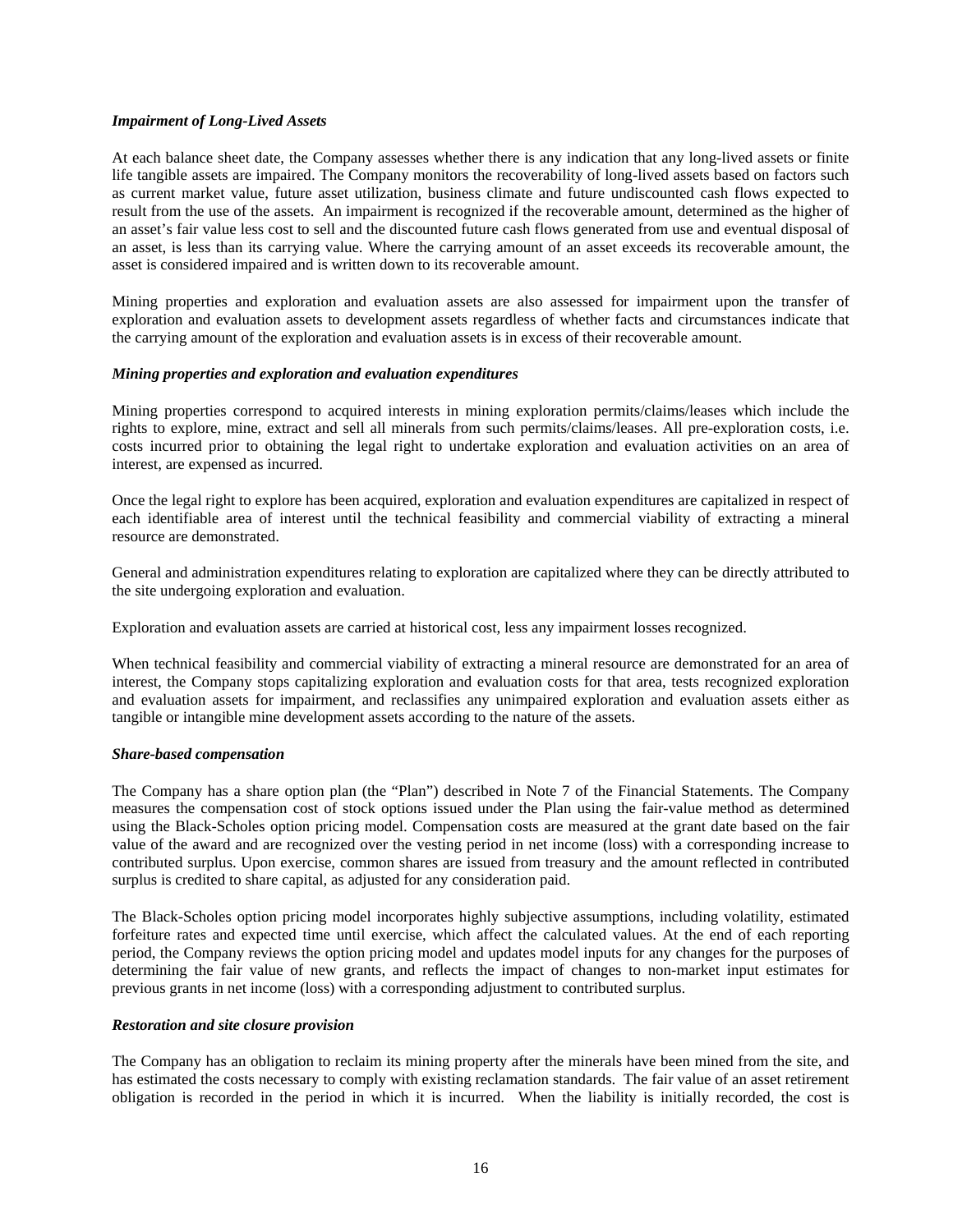capitalized by increasing the carrying amount of the related long-lived asset. Over time, the liability is adjusted to reflect the passage of time (accretion expense) and for changes in estimated future cash flows. Accretion expense is charged to the statement of comprehensive profit or loss, while adjustments related to changes in estimated cash flows are recorded as increases or decreases in the carrying value of the asset. The capitalized cost is amortized over the useful life of the related asset. Upon settlement of the liability, a gain or loss is recorded if the actual costs incurred are different from the liability recorded.

# *Income Taxes*

The Company uses the asset and liability method of accounting for income taxes. Under this method, deferred tax is determined based on differences between the financial statement carrying values of existing assets and liabilities and their respective income tax bases (temporary differences), and losses carried forward. Deferred tax is measured using the enacted tax, or substantially enacted tax rates which will be in effect when the temporary differences are likely to reverse. The effect on deferred tax of a change in tax rates is included in operations in the period in which the change is enacted. The amount of deferred tax recognized is limited to the amount of the benefit that is probable.

Deferred tax and the recognition and measurement of uncertain tax positions are subject to various assumptions and management judgement. Actual results may differ from these estimates. In circumstances where the applicable tax laws and regulations are either unclear or subject to ongoing varying interpretations, it is reasonably possible that changes in these estimates could occur that materially affect the amounts of deferred tax recorded at December 31, 2013.

# **Financial instruments**

All financial instruments are required to be measured at fair value on initial recognition. Measurement in subsequent periods depends upon whether the financial instrument is classified as fair value through profit or loss ("FVTPL"), available-for-sale assets, held-to-maturity investments, loans and receivables, or other liabilities measured at amortized cost ("Other Financial Liabilities"). Financial instruments classified as FVTPL are measured at fair value with unrealized gains and losses recognized in the statement of operations. Available-for-sale asset financial instruments are measured at fair value with unrealized gains and losses recognized in other comprehensive income. Financial assets classified as held-to-maturity investments, loans and receivables and Other Financial Liabilities, are measured at amortized cost. Transaction costs in respect of financial assets and liabilities which are FVTPL are recognized in profit or loss immediately. Transaction costs in respect of Other Financial Instruments are included in the initial fair value measurement of the financial instrument.

The Company may enter into derivative contracts or, financial instruments and non-financial contracts containing embedded derivatives. Embedded derivatives are required to be accounted for separately at fair value as derivatives when the risks and characteristics of the embedded derivatives are not closely related to those of their host contract, and the host contract is not carried at fair value.

# **Disclosure of Outstanding Share Data (as at February 28, 2014):**

# *Common Shares*

Authorized: Unlimited number of common shares.

Outstanding: 49,131,281 common shares.

# **Trends**

There are significant uncertainties regarding the prices of industrial minerals and in the availability of equity financing for the purposes of mineral exploration and development. For instance, the prices of industrial minerals, including graphite, have fluctuated widely in recent years and it is expected that wide fluctuations may continue. Management of the Company is not aware of any trend, commitment, event or uncertainty both presently known or reasonably expected by the Company to have a material adverse effect on the Company's business, financial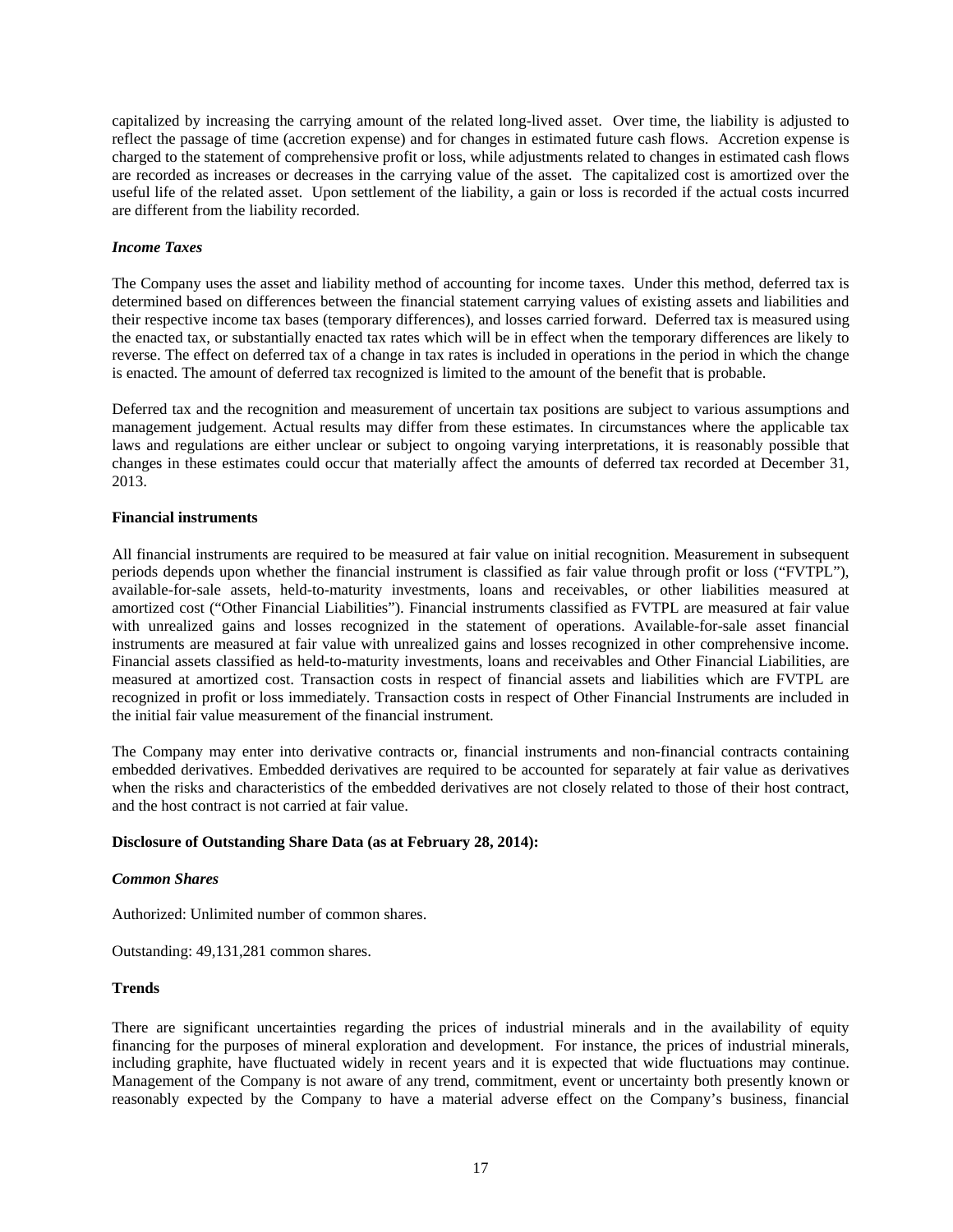condition or results of operations other than the normal speculative nature of the natural resource industry and the risks disclosed below under the heading "Risk Factors".

# **Risk Factors**

An investment in the Company's common shares is speculative and subject to risks and uncertainties. The occurrence of any one or more of these risks or uncertainties could have a material adverse effect on the value of any investment in the Company and the business, prospects, financial position, financial condition or operating results of the Company. The risk factors noted below, in no specific order, are not an exhaustive list of all risk factors associated with an investment in the Company's common shares or in connection with the operations of the Company.

- Exploration stage company developing one single asset;
- The highly speculative nature of mineral exploration and development;
- No history of mineral production;
- Mining operations and no insurance coverage on the inherent risks of such operations;
- Limited operating history and financial resources;
- Government regulation and compliance;
- The reliability of results of prior exploration work;
- Reliance on management and experts;
- Competition;
- The possibility of conflicts of interest for the Company's directors and/or officers;
- Competitive conditions;
- Title to property;
- Aboriginal land claims;
- Environmental risks and hazards;
- Cost of land reclamation:
- Commodity prices;
- Price volatility and lack of active market;
- Litigation;
- No earning or dividend record and no anticipation of paying in foreseeable future.

For a more detailed discussion of the above risk factors, refer to the Company's Annual Information Form filed for the year ended December 31, 2013.

# **Cautionary Statement Regarding Forward-Looking Statements**

This MD&A contains "forward-looking statements" which reflect management's expectations regarding the Company's future growth, results of operations, performance and business prospects and opportunities. Such forward-looking statements may include, but are not limited to, statements with respect to the future financial or operating performance of the Company and its projects, the future price of graphite or other metal prices, the estimation of Mineral Resources, the timing and amount of estimated future production, costs of production, capital, operating and exploration expenditures, costs and timing of the development of new deposits, costs and timing of future exploration, requirements for additional capital, government regulation of mining operations, environmental risks, reclamation expenses, title disputes or claims, limitations of insurance coverage and the timing and possible outcome of regulatory matters. Often, but not always, forward-looking statements can be identified by the use of words such as "plans", "expects", "is expected", "budget", "scheduled", "estimates", "forecasts", "intends", "anticipates", or "believes" or variations (including negative variations) of such words and phrases, or statements that certain actions, events or results "may", "could", "would", "might" or "will" be taken, occur or be achieved. Forwardlooking statements involve known and unknown risks, uncertainties, assumptions and other factors that may cause the actual results, performance or achievements of the Company to be materially different from any future results, performance or achievements expressed or implied by the forward-looking statements. Such factors include, among others: general business, economic, competitive, political and social uncertainties; the actual results of current exploration activities; conclusions of economic evaluations; fluctuations in currency exchange rates; changes in project parameters as plans continue to be refined; changes in labor costs or other costs of production; future prices of